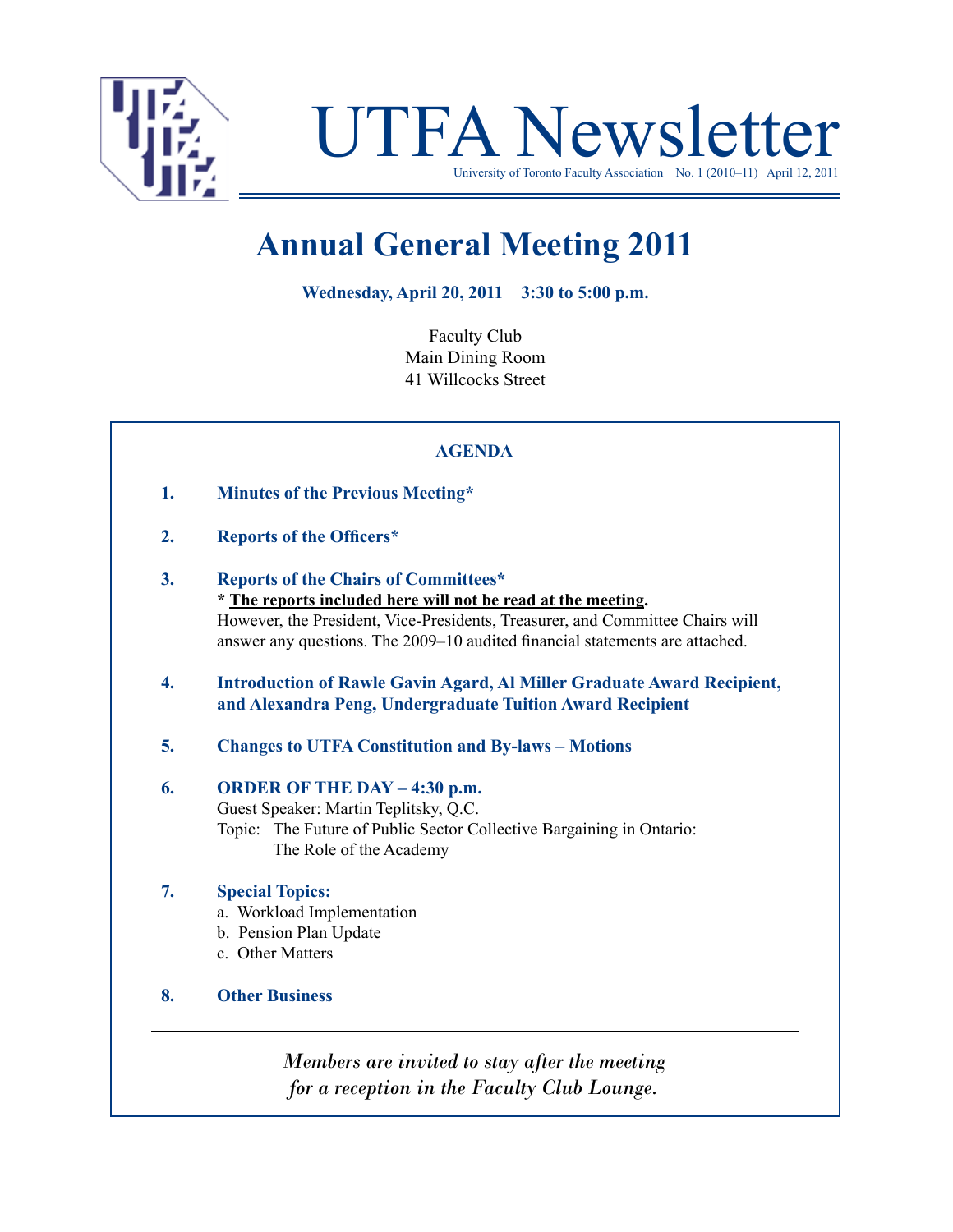| Inside this issue                                                                                                                                                                                                                                                                                                                                                                                                                                                                                                                                         |       |
|-----------------------------------------------------------------------------------------------------------------------------------------------------------------------------------------------------------------------------------------------------------------------------------------------------------------------------------------------------------------------------------------------------------------------------------------------------------------------------------------------------------------------------------------------------------|-------|
| Minutes of the 2010 Annual General Meeting                                                                                                                                                                                                                                                                                                                                                                                                                                                                                                                | p. 3  |
| Reports of the Officers and Chairs of Committees                                                                                                                                                                                                                                                                                                                                                                                                                                                                                                          |       |
| President                                                                                                                                                                                                                                                                                                                                                                                                                                                                                                                                                 | p. 13 |
| Vice-President, Salary, Benefits and Pensions                                                                                                                                                                                                                                                                                                                                                                                                                                                                                                             | p. 18 |
| Vice-President, Grievances                                                                                                                                                                                                                                                                                                                                                                                                                                                                                                                                | p. 20 |
| Vice-President, University and External Affairs                                                                                                                                                                                                                                                                                                                                                                                                                                                                                                           | p. 22 |
| Treasurer                                                                                                                                                                                                                                                                                                                                                                                                                                                                                                                                                 | p. 23 |
| Chair of the Appointments Committee                                                                                                                                                                                                                                                                                                                                                                                                                                                                                                                       | p. 24 |
| Chair of the Equity Committee                                                                                                                                                                                                                                                                                                                                                                                                                                                                                                                             | p. 25 |
| Chair of the Librarians Committee                                                                                                                                                                                                                                                                                                                                                                                                                                                                                                                         | p. 26 |
| Chair of the Membership Committee                                                                                                                                                                                                                                                                                                                                                                                                                                                                                                                         | p. 27 |
| Chair of the Teaching Stream Committee                                                                                                                                                                                                                                                                                                                                                                                                                                                                                                                    | p. 29 |
| <b>Upcoming Events</b>                                                                                                                                                                                                                                                                                                                                                                                                                                                                                                                                    | p. 31 |
| <b>Audited Financial Statements</b>                                                                                                                                                                                                                                                                                                                                                                                                                                                                                                                       | p. 33 |
| Feature Articles*                                                                                                                                                                                                                                                                                                                                                                                                                                                                                                                                         |       |
| The Campus Controversies of 2010 to 2011 and Their Implications<br>Ken Kawashima, Associate Professor, East Asian Studies                                                                                                                                                                                                                                                                                                                                                                                                                                 | p. 44 |
| University Governance and Acceptance of the Munk Donation<br>John Valleau, Professor Emeritus, Chemistry, and Paul Hamel, Professor,<br>Laboratory Medicine and Pathobiology                                                                                                                                                                                                                                                                                                                                                                              | p. 45 |
| * We are pleased this year to supplement the business of the Association with two feature articles addressing<br>issues of fundamental importance to our members. Please note that the views and opinions expressed in<br>these articles are those of the authors and do not necessarily reflect UTFA policy or positions. The articles<br>are intended to foster discussion and deliberation and we welcome commentary and feedback, on the<br>articles or on any other item in this publication, at newsletter $@$ utfa.org. - Katharine Rankin, Editor |       |

*UTFA Newsletter* is published by: The University of Toronto Faculty Association 720 Spadina Avenue, Suite 419 Toronto ON M5S 2T9 Phone (416) 978-3351 Fax (416) 978-7061 [www.utfa.org](http://www.utfa.org)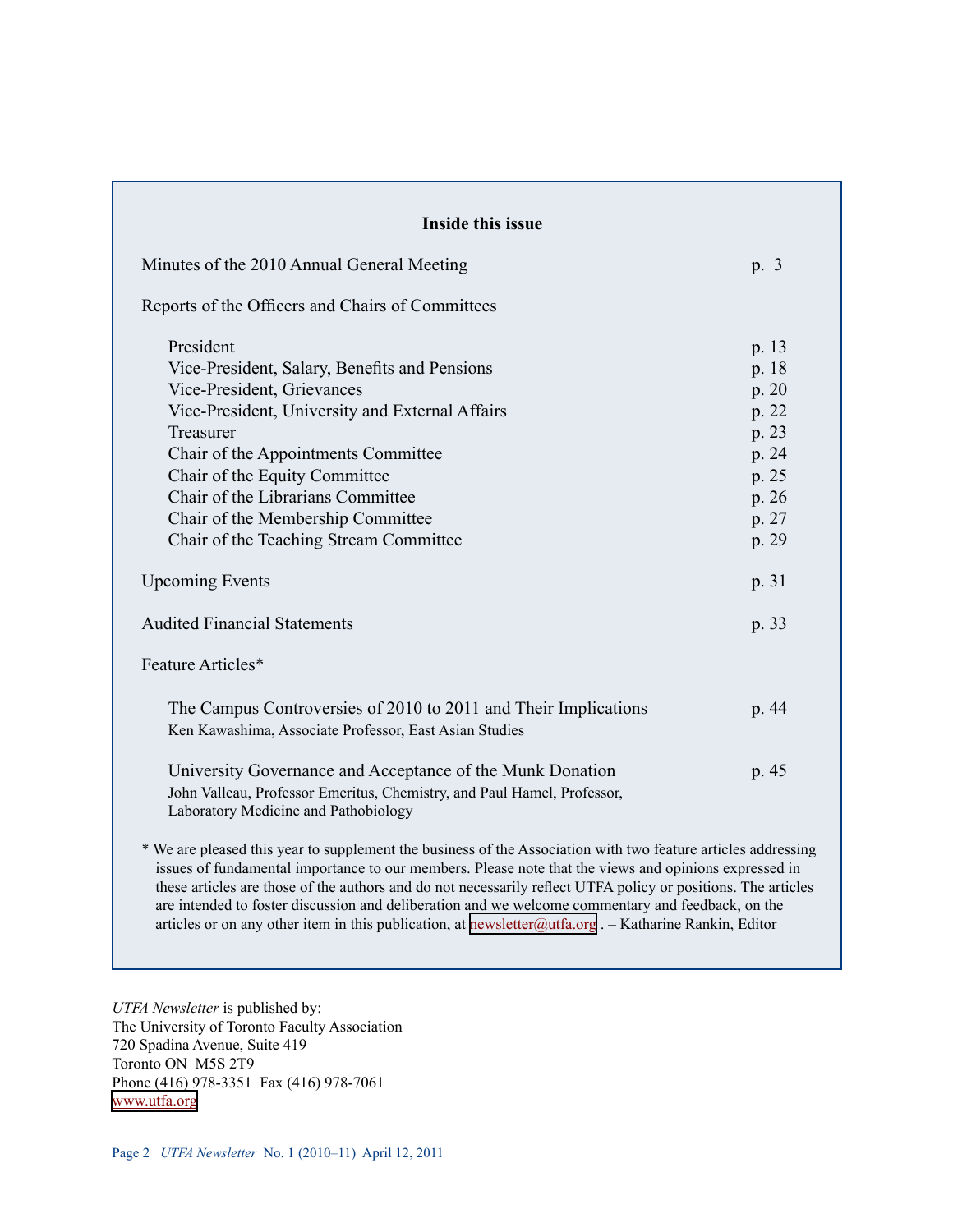# **UTFAAnnual General Meeting 2010 – Minutes**

**Thursday, April 15, 2010, 3:30 to 5:00 p.m.**

Medical Sciences Building – JJR Macleod Auditorium – 1 King's College Circle

W. Nelson called the meeting to order at 3:50 p.m. as a quorum had been reached.

1. Minutes of the Previous Meeting

H. Rosenthal, seconded by D. Patrick, moved that:

the minutes of the April 14, 2009 AGM be approved as distributed.

Carried.

2. Reports of the Officers

W. Nelson said that written reports were included in the *Newsletter* and asked the members if they had any questions of the Officers.

Report of the President

There were no questions.

Report of the Vice-President, Salary, Benefits and Pensions

There were no questions.

Report of the Acting Vice-President, Grievances and Chair, Appointments Committee

There were no questions.

Report of the Vice-President, University and External Affairs

There were no questions.

Report of the Treasurer

There were no questions.

3. Reports of the Chairs of Committees

W. Nelson said that written reports were included in

the *Newsletter* and would not be read at the meeting. He asked the members if they had any questions of the Chairs of Committees.

Report of the Chair of the Equity Committee

There were no questions.

Report of the Chair of the Librarians Committee

There were no questions.

Report of the Chair of the Teaching Stream Committee

There were no questions.

Report of the Chair of the Membership Committee

There were no questions.

4. Guest Speaker: Dr. Ursula Franklin Topic: The University as a Habitat – Trying to Impart Information and Understanding

W. Nelson introduced Professor Franklin, who has been with U of T since 1967, when she joined the Department of Metallurgy and Materials Science. She has published more than 70 scholarly papers and books, in her field of metallurgy and in other areas. She is a Companion of the Order of Canada, a Fellow of the Royal Society of Canada, and a member of the National Research Council and has received honorary degrees from numerous universities. She was the first woman University Professor at U of T.

But what is most memorable about Professor Franklin is her integration of a variety of apparently dissimilar things into a coherent whole. She has been interested in the political and social effects of technology and sees technology not merely as a collection of disparate techniques for managing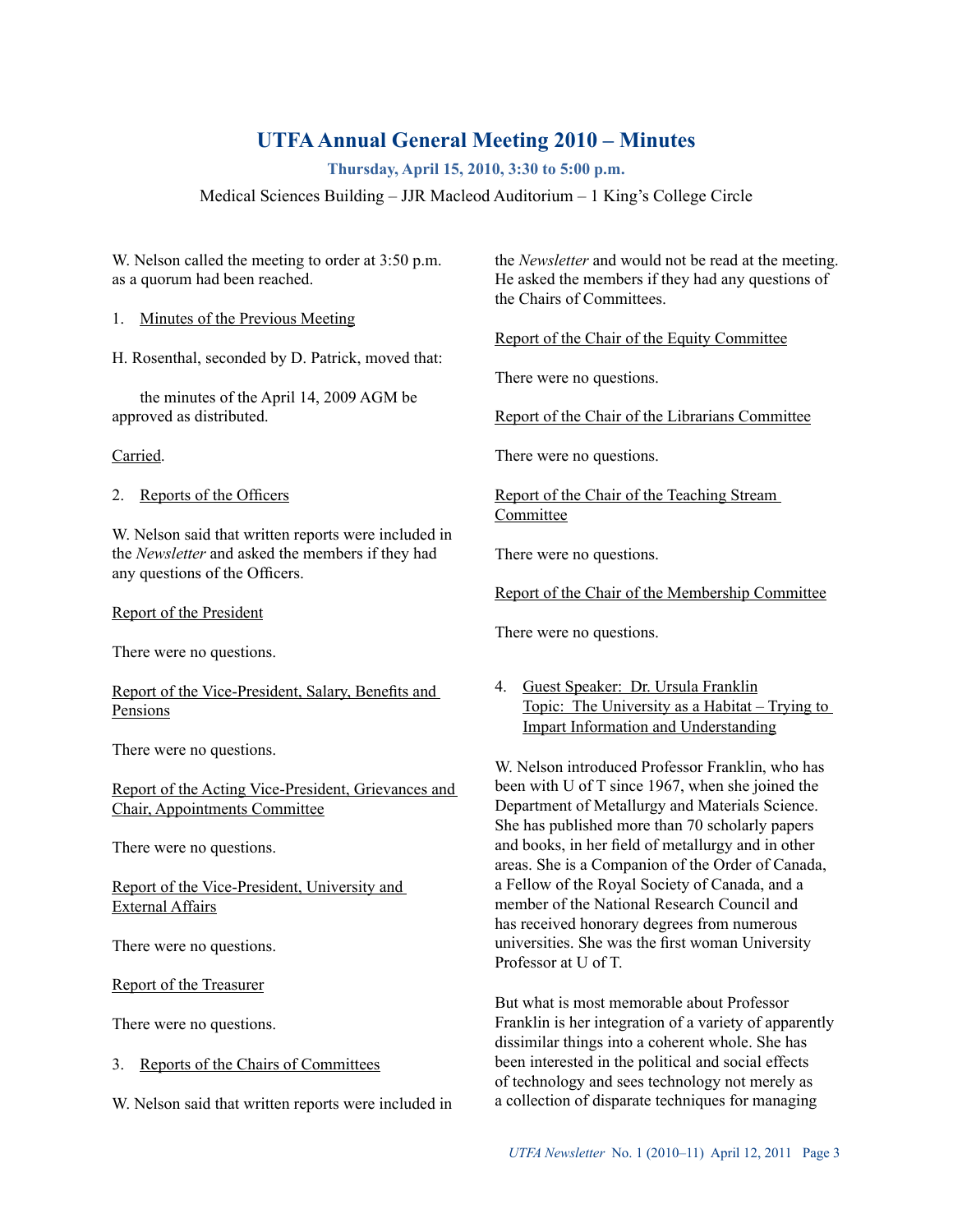things, but as a system and indeed a mindset. She distinguishes between holistic technology, which is the technique of craftsmen who control their materials from beginning to end, and the much more prevalent prescriptive technology, which involves the whole organization of our society.

Underlying the whole of Professor Franklin's work is a questioning of the acceptance of things simply because they are familiar. This is part of the culture of compliance that she has written about. W. Nelson, in his many years at U of T, cannot think of anyone else who has, to the same degree and in the same manner, offered an alternative view of the world we live in. And all of the aspects of Professor Franklin's work – feminist, pacifist, scientific, critical analysis – bring together this alternative view.

*\* \* \**

Ursula Franklin thanked W. Nelson for his introduction and the members for asking her to speak. She said that she was honoured and pleased to be at the UTFA AGM and thankful for the work that the members do.

She said that she has known G. Luste for many years as a colleague and friend, and that there were many times in their respective lives when they could have said, why on earth am I doing this? – there are so many nice things that one can do. She said that those who chair committees could probably immediately think of all the things they could do instead. She is grateful that people are doing these things in our community, not because they have nothing else to do, but because they see the need and see that for those of us who are members of the university there is a sense of belonging.

The reason why she chose her title, of the university as a habitat, was to share the thought that yes, this is actually where we live, where we want to be, where we are comfortable, where there are others who are very much a part of our feeling of habitat; it is not a way station, it is not a place for 9 to 5. The university as a university, whether it's a geographic place or a building, is

beyond this a habitat, in which we are comfortable and in which we want to be. The habitat is not restricted to those who are in the university, nor is everybody, by the fact that they are here, in fact native to the habitat. There is something about a habitat that binds us and others: she thinks it is that striving to understand what it is that makes for us the habitat that we would like to be in.

Hilda Neatby, generations ago, when she was asked to comment on the state of Ontario's high schools, called her report *So Little for the Mind.* And our habitat, at its best, and even at its worst, deals with mind, and it is good and marvellous when indeed it gives something to our minds collectively. The engagement of the mind that is a feature of this habitat is a search for understanding; the search leads to teaching, to experiment, to reading in the library, and that is what we try to infuse into the habitat, so that the young can learn.

What does it mean when we try to convey knowledge? There is an old word that U. Franklin is trying to bring back and use, in her frequent dealings with high school students, and that is the word "discernment." At the university, where the information and the knowledge are, and the things that people say other people think, all this has to be sifted through a process of discernment that should be an integral part of the environment, of this habitat that we like. That habitat of mind interaction creates a world where we would like to live as we do research and teach.

Much of the activity of associations and unions is meant to shape the habitat so that it is nourishing, respectful, and fruitful for all who live there. In a world that thinks of outcome and production, she thinks of habitat because outcome and production, efficiency and measures of performance, are inadequate to characterize what a habitat, and a good habitat, is all about. And it may be worthwhile to go back to how the university prides itself these days on results, science, and great things that were created, and to step back and see, in this world, what we have learned collectively about the natural world.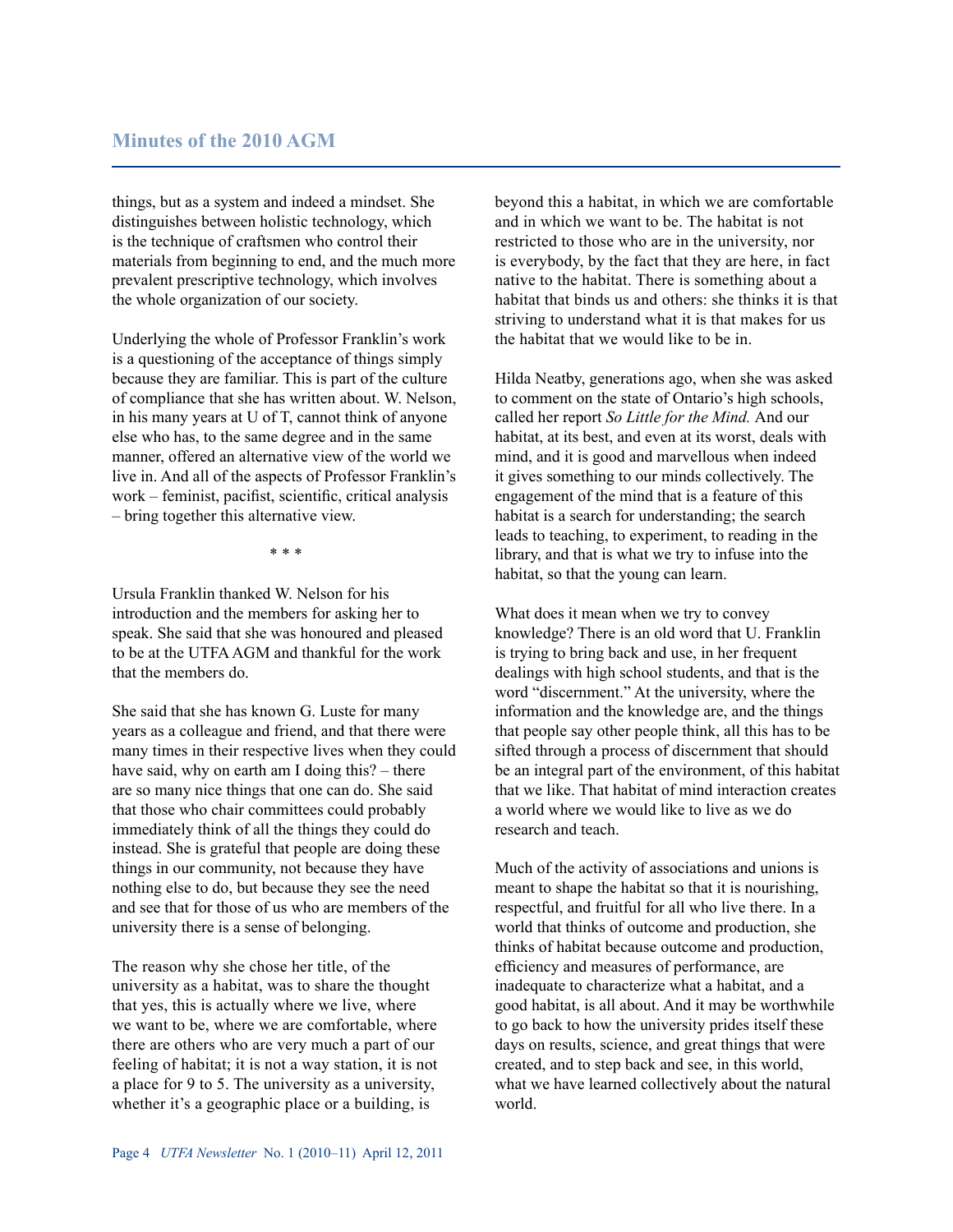There are three points that every bit of good knowledge about our natural world tells us. First, if you look at nature, nature works. From the largest to the smallest, from the atom to the black hole, from the smallest electron, in a molecule, in a protein to a signal in the brain, it works. Something happens functionally in its context. But it also works frugally. Nature and all the things that it processes are incredibly effective in a frugal sense. And then, to our sometimes joy and sometimes even surprise, we see that it is also beautiful. Whether you look through a microscope, or look at any of the things in our natural environment, you can study how beautiful they are.

When we search for what characterizes our action in the habitat, when we see what it is that we want to impart, then it is another matrix, in a way, that we would like to have in the minds of our colleagues, our administrators, and our students as they and we work in the here and now; there is an emerging pattern of understanding about the world in which we live. And that world is characterized by the fact that things work, that they are frugal, and that they are beautiful. Nature works, nature is frugal, and nature is beautiful. As we look into our habitat that we love and try to shape it, of all the processes that we design, whether they are processes in which people interact, nature interacts with people, or we make things and change things, in the end what lasts are the things that work because they are frugal and they are beautiful.

She said that she could not think of anything better to say to those attending than that the university has that layer of fellowship, and of real and true belonging to a habitat that strives to create something that works, that is frugal, and that is beautiful. She hopes that amid all the frustrations there is still, for all of us, and mostly for younger colleagues, enough time, enough conversation, and enough joy in those small moments where one knows, yes, I have moved my students, my mind, my work, and can then go further in that direction to say not only does it enrich our habitat but it does so by being useful, because it works; being frugal; and being beautiful, because that tells us that it is right.

U. Franklin said that she brings her respect, her thankfulness, and her good wishes to those attending.

\* \* \*

The members showed their appreciation of U. Franklin's talk through applause.

W. Nelson thanked U. Franklin for her talk on behalf of all those attending the AGM.

- 5. Special Topics
	- i. Pension Governance Update

G. Luste said that UTFA's aim in changing pension governance was threefold:

- 1. To move the governance to arm's length from the university. Currently there is a conflict of interest as the same people who oversee the budget also oversee the pension plan; therefore, UTFA wants pension governance to be in the hands of a separate entity.
- 2. To separate the faculty pension plan from the others with which it is now combined. We did not feel that we should be speaking for non-UTFA members and the faculty pension plan is big enough that it could stand on its own. There would then be no conflict of interest with any other members of the pension plan.
- 3. To clarify that going forward UTFA would be willing to share responsibility for the pension plan, but would not be willing to assume past liability.

These views were not realized in the award from arbitrator Martin Teplitsky. He did propose a serious pension governance change at U of T. The new Pension Committee would be a committee of Governing Council and replace the Business Board as the pension plan Administrator. He left it to both sides to work out the details but remained seized on it if they could not do that. Both sides have tried to work out the details since last August and cannot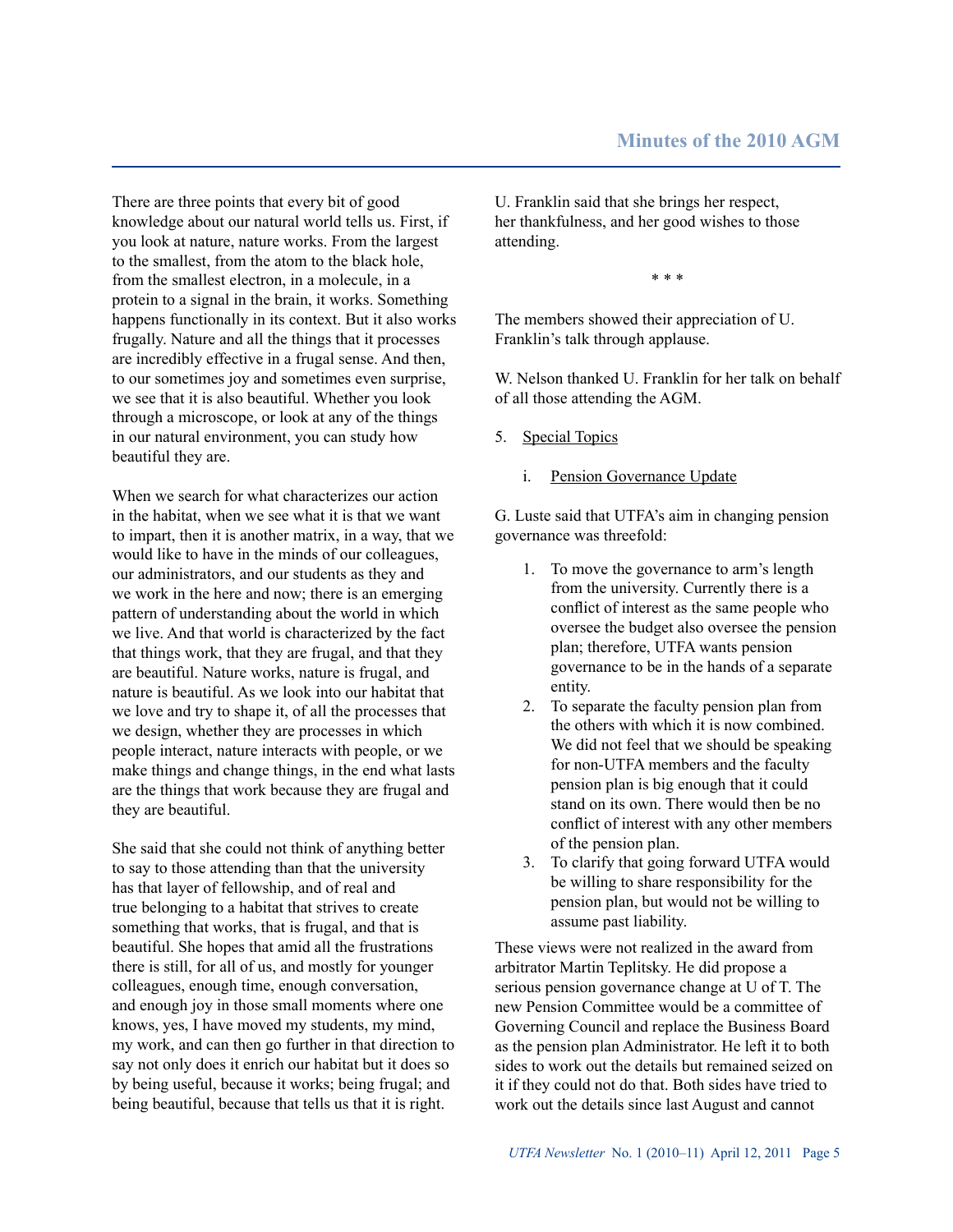## **Minutes of the 2010 AGM**

come to an agreement on the terms of reference. He believes that Mr. Teplitsky will be contacted within the next few months for assistance to sort out the details.

G. Luste said that pensions have a strange characteristic: most people either aren't interested when they're young, don't have time for it when they are in middle age, and when they are old they hope and pray that there is enough in the pension plan so that they don't have to worry about it. The U of T pension plan has serious solvency problems and there will surely be consequences in the future. Unfortunately these problems may well be transferred to the next generation. Prior to 1987 our plan used to be well funded but today, because of all of the missing contributions, it is not. There are universal problems with defined benefit pension plans across North America. G. Luste said that he has made it his mission to try and have something good come out of the years of effort on pensions at U of T.

A. Rubinoff asked if G. Luste had replied to Cheryl Misak's email on the SRA (Supplemental Retirement Arrangement). G. Luste said that a reply is being drafted. He was taken aback by her email because she misunderstood much of what was in the UTFA Newsletter.

G. Luste was asked why UTFA believed that U of T is responsible for the deficit. The member said that he benefited from the pension holidays and feels some responsibility for the deficit.

G. Luste said that while the Administration took some 18 years of pension holidays since 1987, UTFA members negotiated a total of 4 to 5 years. The real serious loss is the time value of the missing contributions. The Administration did not contribute its service cost in the years when the market conditions were very favourable. We lost a lot of compounded value. G. Luste said that he did an analysis of when we put money into the market, how much it would be worth and the ratio between the administration and us is about 10 to 1. And our

"1" was negotiated, meaning that other concessions were made to get it.

A member noted that when these holidays took place the University was in difficult straits. G. Luste said people will have different interpretations. The pension governance was the key problem and there was an information asymmetry. Most people did not understand the details of how a pension plan works, the market issues, or the actuarial assumptions, etc. If we had shared governance we would have known more and perhaps behaved differently. He believes that information asymmetry was a good part of the problem. Going forward, we are trying to change that via shared governance in order for members to be better informed.

G. Luste said that he was worried about what is going to happen in the future. At his last presentation to Business Board he likened our pension plan to a legal Ponzi scheme. However, no laws were broken and so it is legal.

G. Luste was asked if the negotiations regarding changes in the MoA depend on the sorting out of the pension mess. G. Luste said that the pension governance issue is decoupled and would not affect any negotiations on the MoA or the SBP negotiations.

#### ii. Changes to the Memorandum of Agreement

S. Prudham, Vice-President, Salary, Benefits and Pensions said that in our negotiations this round, we made a priority out of dealing with some issues not explicitly covered by the bargaining article of our Memorandum of Agreement. These issues included workload and dispute resolution. We took what we called a "problem-based" approach to negotiations. This means we tabled proposals and sought agreement on issues independent of whether or not we had the formal "right" to negotiate these as per the terms of Article 6. Our approach was simple. If a majority of our members identified something as a priority to them, we pursued it and insisted that, as the legitimate representative of faculty and librarians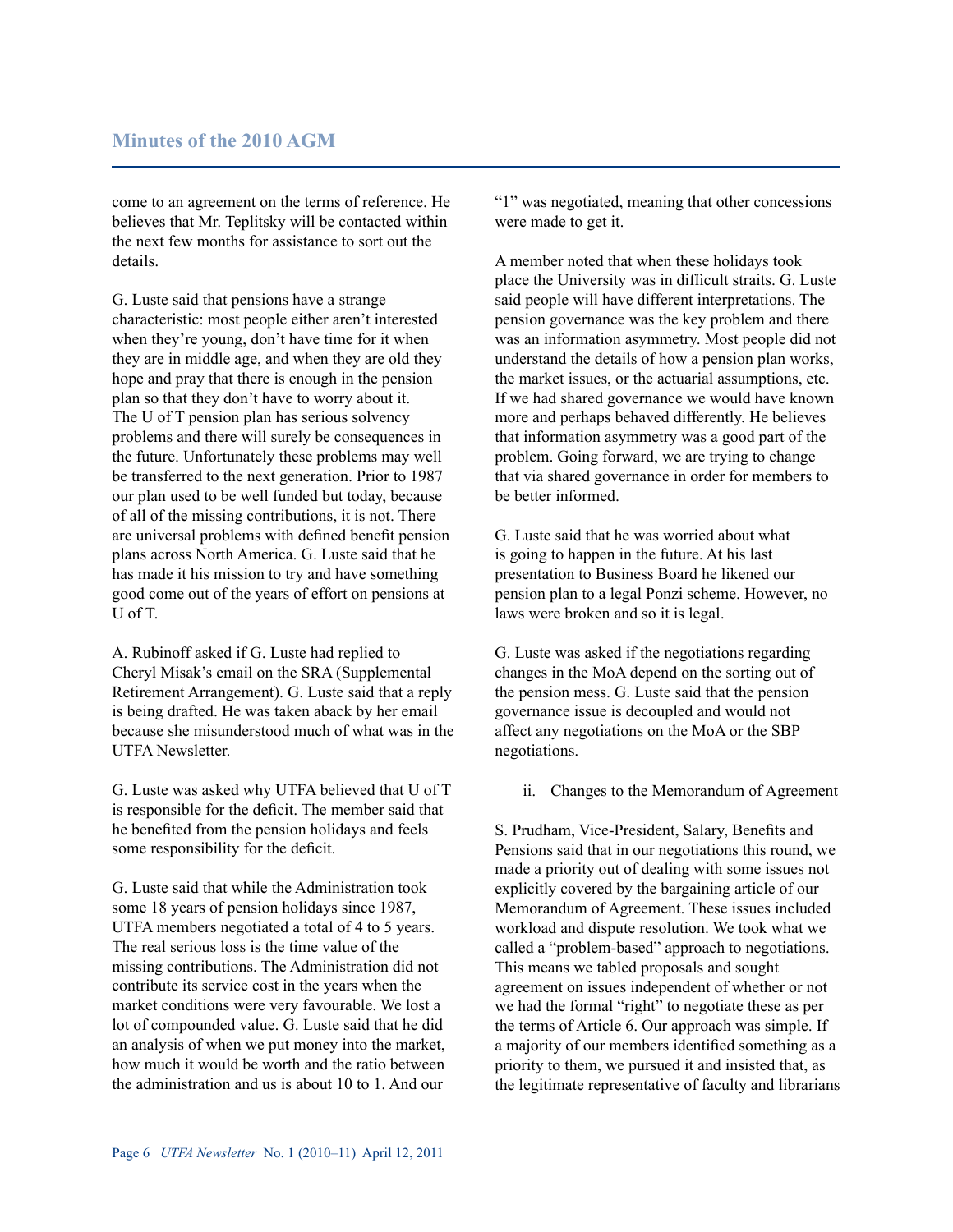at this institution, UTFA is entitled to negotiate such matters on their behalf.

He noted that we have enjoyed some genuine success though we are not yet done with this round, and as Cynthia Messenger would be discussing in more detail, we won important reforms in dispute resolution, both in the tenure appeals arena and in grievance procedures.

But the biggest change in the mediation deal approved by UTFA Council on March 16, 2010, insofar as it restructures the relationship between UTFA and the Administration, pertains to the workload issue. This was a centrepiece of our bargaining and political organizing over the last several years. Workload is now to be bargained in exactly the same manner as and alongside the compensation issues identified under Article 6 of our MoA. The change takes effect immediately. We are now seeking an arbitration award that includes a new workload article for our MoA. Mr. Teplitsky, who will be acting as the arbitrator, will draw from the proposals on workload put forward by UTFA and by the Administration during mediation along with materials provided in the arbitration briefs.

Negotiating a new workload article and retaining the right to revisit this article in the future represents a very important change that will enable our members to participate directly in redressing the problems associated with excessive workloads at this institution. These are problems that have undermined our ability to maintain adequate balance between our work and our lives away from the university. We have also seen escalating and unregulated workloads threaten equity and the pursuit of an appropriate balance among teaching, service, and professional and scholarly activities for faculty and librarians alike. And we all know and experience that escalating workload *quantity* has become a threat to the *quality* of teaching and research at U of T. In this context, the changes we won enable our members to take a greater measure of control in managing and redressing these challenges through negotiating workload now and into the future. Our specific approach to dealing

with workload as articulated in our workload proposal aims to empower our members to directly develop and execute provisions tailored to the diverse scholarly and professional communities that make up the University of Toronto.

S. Prudham then said that rather than dwell on the substantive issues we have heretofore emphasized in our problem-based approach to bargaining, he wanted to step back and reflect on what lessons we can and should learn from this experience as we move on.

We need to recognize first that this was something we *made* happen. This deal did not originate in our particular skills as negotiators. No disrespect to any of those directly involved because their contributions were central. We are all deeply grateful to our bargaining team, to our staff, and to the Salary, Benefits and Pensions Committee for their hard work. We certainly did craft important changes, and we were patient and committed in doing so. But in the grand scheme of things, this agreement is not about Scott Prudham or George Luste or Cynthia Messenger or Terezia Zoric or Peter Sawchuk or Judith Teichman or Jeff Newman or Peter Russell or Jeffrey Sack or Steven Barrett or Cathy Lace, or Reni Chang or Heather Diggle.

Likewise, this deal did not arise from administrative benevolence. He certainly respects all those who work in Administration; these people work hard for U of T and it can be thankless at times. But anyone who thinks that this deal was extracted from the Administration with anything less than the full pressure that our political organizing can bring to bear, combined with intense negotiations in mediation, is simply misinformed. The Administration clearly did not want to concede that workload be added to Article 6 and held out to the end. The Administration conceded because of a fear of the alternative.

The simple truth is that we achieved a breakthrough because our members demanded it, and because we organized and worked actively with our membership to achieve it. We mobilized. We agitated. We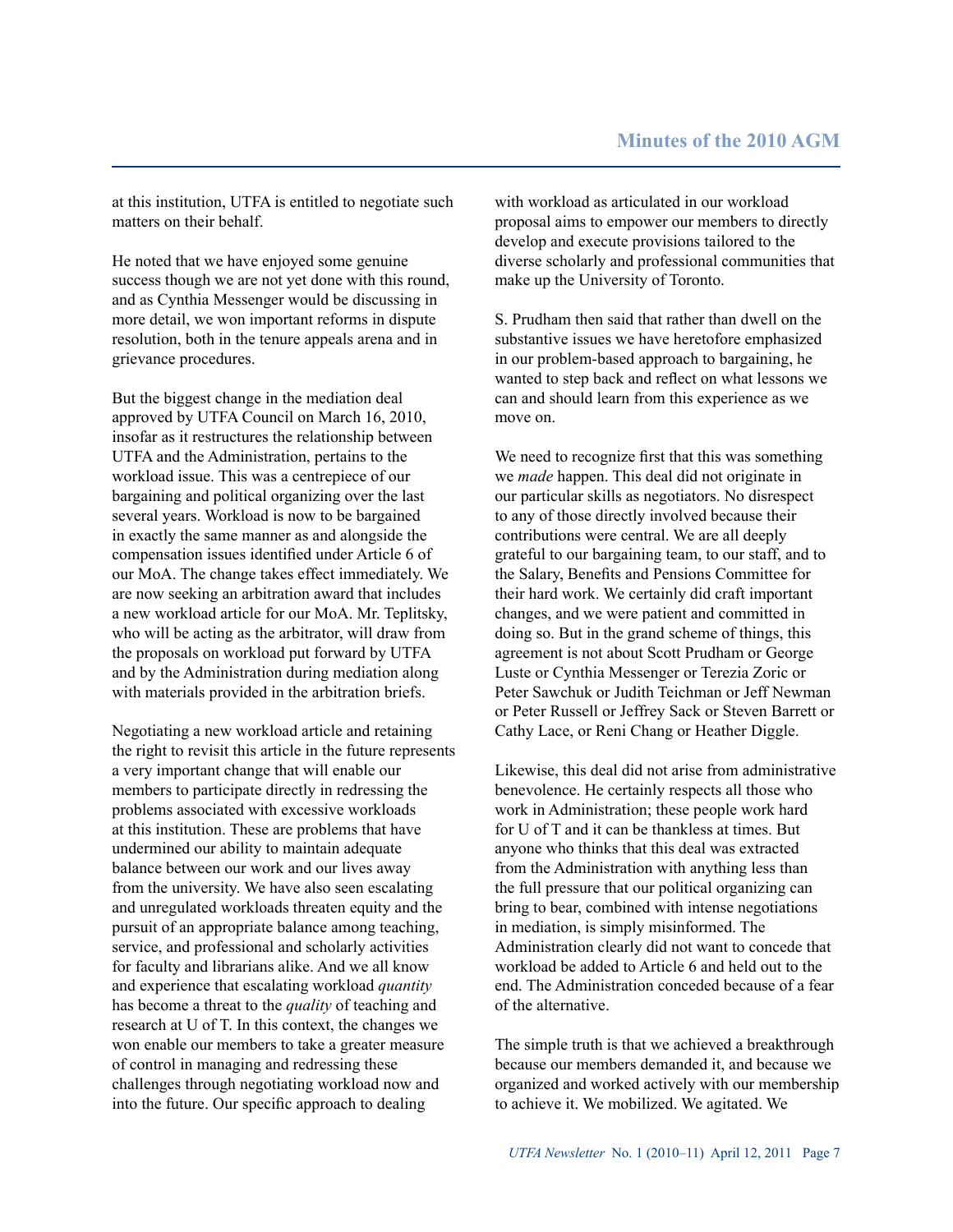communicated. We did outreach. We wrote bulletins. We declared our intentions and our concerns early and often. We began to plan roughly *three years* ago for this round and toward the idea that we would put issues on the table in bargaining even if they were not identified in Article 6, and that workload would be foremost among those issues. We insisted on face-to-face negotiations, and we did so publicly. We refused to simply accept things as they were; we knew the MoA was an obstacle, but we looked at it as a challenge to be overcome rather than to be accepted as a final answer. We talked openly of forcing the Administration to make a choice: concede workload, or antagonize our members. The Administration chose, this time, to engage with us on workload and as a consequence, we have a major change to our MoA and to the scope of our bargaining relationship. And soon we will have a new workload article.

So as we look back, we need to appreciate also that taking our cue from members and their priorities rather than assuming what those priorities are is critical. This keeps UTFA accountable and it makes us truly representative. S. Prudham suspects that few would quarrel with this principle, and yet assuring we are accurately reflecting the priorities of our members requires active organizing and outreach. It is not easy. It is time consuming and runs against aspects of our academic characters. As academics we too often fall into the habit of simply speaking with our own voices as individuals. But it is that much harder to try to convey the collective voices and priorities of others, and that is the job of UTFA's leadership. We must never lose sight of that. UTFA's leaders are not UTFA; we merely serve UTFA's members.

Finally, S. Prudham stated that he believes we must take and build from this experience in thinking of how to shape the evolution of UTFA and its place at this institution. UTFA is on the move! We can no longer accept the antiquated, bifurcated structure of the MoA which hives off compensation issues from all non-monetary matters and prescribes a robust and fair negotiating process only for the former. Money is important. We all care how we

are compensated for our work. At the same time, to look at our Memorandum of Agreement and the scope of Article 6, one would think that money is all that matters to our members. How absurd! The vast majority of us have been drawn to this vocation, to this life, because we are passionate about teaching and research. We are professionals and intellectuals and this is our calling. As such, we care deeply about the conditions under which the research and teaching we do is conducted. And it is simply and obviously the case that the university cannot complete core teaching and research missions without us. In these respects, *we are the university and it works because we work here*. It follows that we should be empowered to shape the conditions under which we do what we do. But UTFA's framework agreement, our way of doing things, falls far short of this standard.

In the current round, we insisted that workload and the various threats to quality and integrity in research and teaching that escalating workload entails demand that workload should be accorded a place of priority along with pensions, salaries and benefits in our negotiations, now and in the future. We did this because we knew it would never be adequate to hope for administrative benevolence and to rely on a thin collegiality which simply veils that one side holds all the power. Yet this is the way workload was addressed according to the frozen policies system enshrined in our MoA prior to the current round of negotiations. And it remains the framework for conducting policy negotiations. Our members knew this and insisted repeatedly when asked that workload be negotiated along with compensation under the Article 6 process. They were wise. All the rhetorical niceties in the world can never obscure the simple fact that the frozen policies structure of the MoA gives us no recourse to enforce demands that fall outside the scope of Article 6. Reasonable demands articulated by skilled negotiators will never be enough as long as the Administration retains unilateral power to simply refuse those demands and negotiators without consequence. On matters not covered by Article 6, that is how things work. We must work to erode that power and that framework. The old way of doing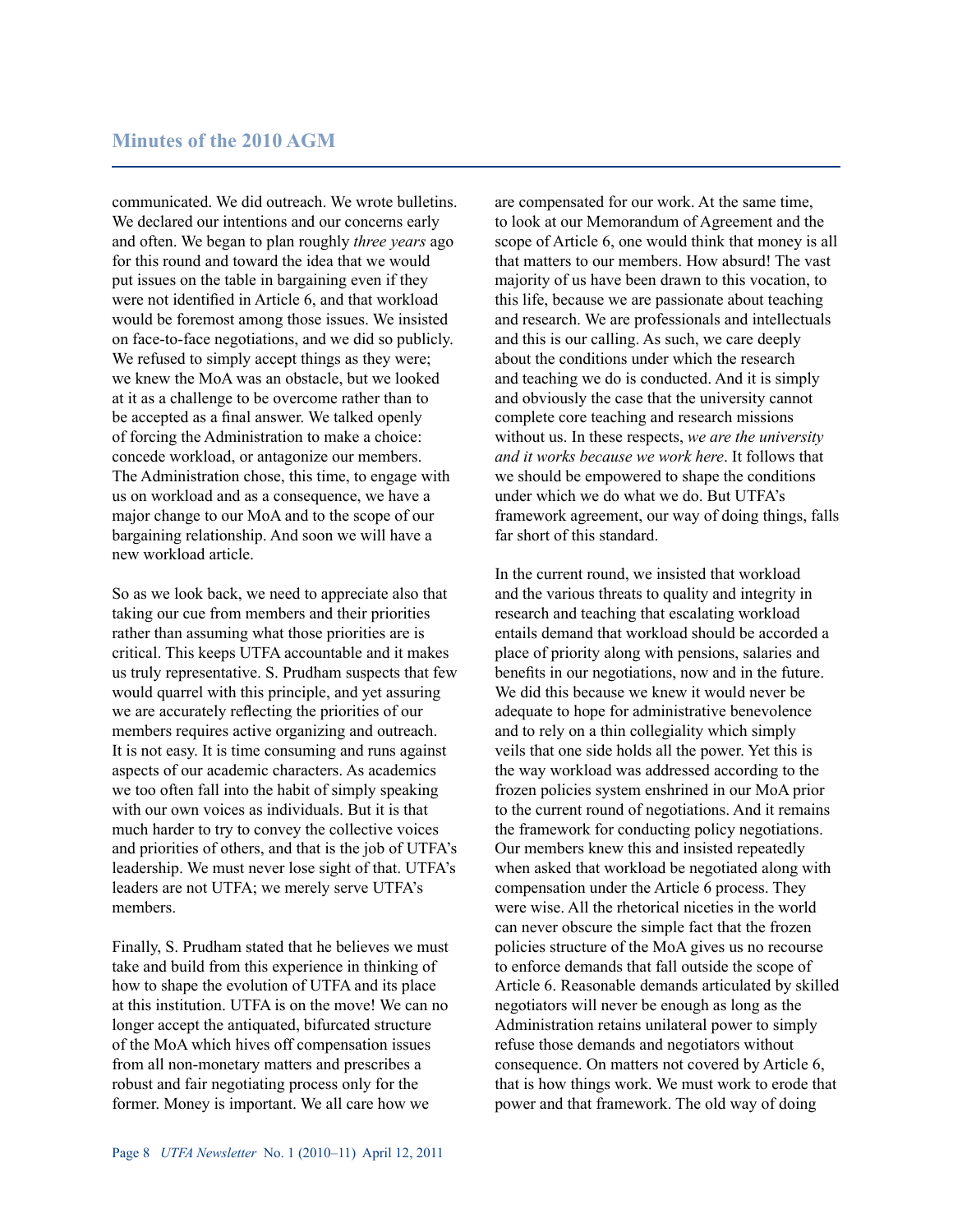things flies in the face of and serves to offend the very notions of collegiality and shared governance. We need robust, fair processes that guarantee procedural and substantive justice to our members in the ways in which UTFA represents them. We remain far from this goal.

S. Prudham expressed the hope that we have learned also from this round that it is time that UTFA's way of doing business reflect the full range of priorities and concerns that our members experience. We put workload into Article 6. Everything else, *all terms and conditions of employment*, must now follow. We must continue on this path and eliminate the dualistic and antiquated structure of our MoA entirely. It belongs in the past. We must embrace the future.

In academia, all terms and conditions includes a wide range of considerations, but foremost among them are appointments policies, including the procedures for promotion and tenure, and the mechanisms that govern where and how we work. When programs, departments, schools, and centres are opened or closed, when faculty and librarians face serious upheaval in the conditions under which they work, when our colleagues are denied tenure and promotion, what recourse do they have and what can UTFA do to protect them? In buildings laced with asbestos and amid persistent concerns about workplace safety, what can UTFA do? Certainly the answer is that we can do and we must do more.

We should feel empowered and emboldened from our experiences in the current round to articulate priorities in negotiations whether or not they are strictly prescribed by the MoA as negotiable items. If workload, why not also working conditions more generally? We must roll all terms and conditions into the scope of our bargaining process and pursue full scope collective bargaining for faculty and librarians. No other form of representation will be adequate.

The obvious question, then, is how to pursue this form of representation and full scope collective bargaining? In the current round, the Administration, working with Mr. Teplitsky, chose reform over revolution. That is, the Administration embraced the concept of workload being negotiable with mediation and arbitration because it feared that to refuse us would drive our members to certify as a bargaining agent, a union recognized under the Ontario Labour Relations Act. That would have made workload negotiable by fiat. The choice was simple. Give it to us or we will take it. And make no mistake, that was the choice and everyone involved knew it. Not all members were or are prepared to throw their weight behind certification to be sure. But had we been rebuffed entirely in our attempts to deal with workload and dispute resolution, it would have pushed many, many members toward the second option. S. Prudham would have been standing at this meeting today asking everyone present to sign union cards and to get everyone they know to sign union cards had the Administration refused us in the end. It was obvious in mediation and the mediator spoke openly of it. Of this there can simply be no illusion. The Administration embraced reform because it feared the alternative. There is a lesson in that.

But we must bear in mind that, clearing aside political passions and often bloated ideological characterizations for and against union certification, the simple truth is that *certification is not an end unto itself. It is a means to an end*. Certification is a prescribed, regulated process whereby we or any other certified union gains the right, protected by law, to negotiate in good faith with our employer over "all terms and conditions of employment." That phrase appears in the statute. Moreover, certification for faculty associations in Canada is the norm; it is hardly an extreme step to take. Most faculty associations in Canada are certified and the reason is that it works. As a consequence, while we experience unparalleled professional expectations, the form of representation we are afforded via UTFA falls far short of what our colleagues enjoy at other Canadian universities. This is because UTFA's capacity to represent its members is constrained, narrow, and often dysfunctional. At one time our MoA was the state of the art, but we have fallen woefully behind. We must catch up.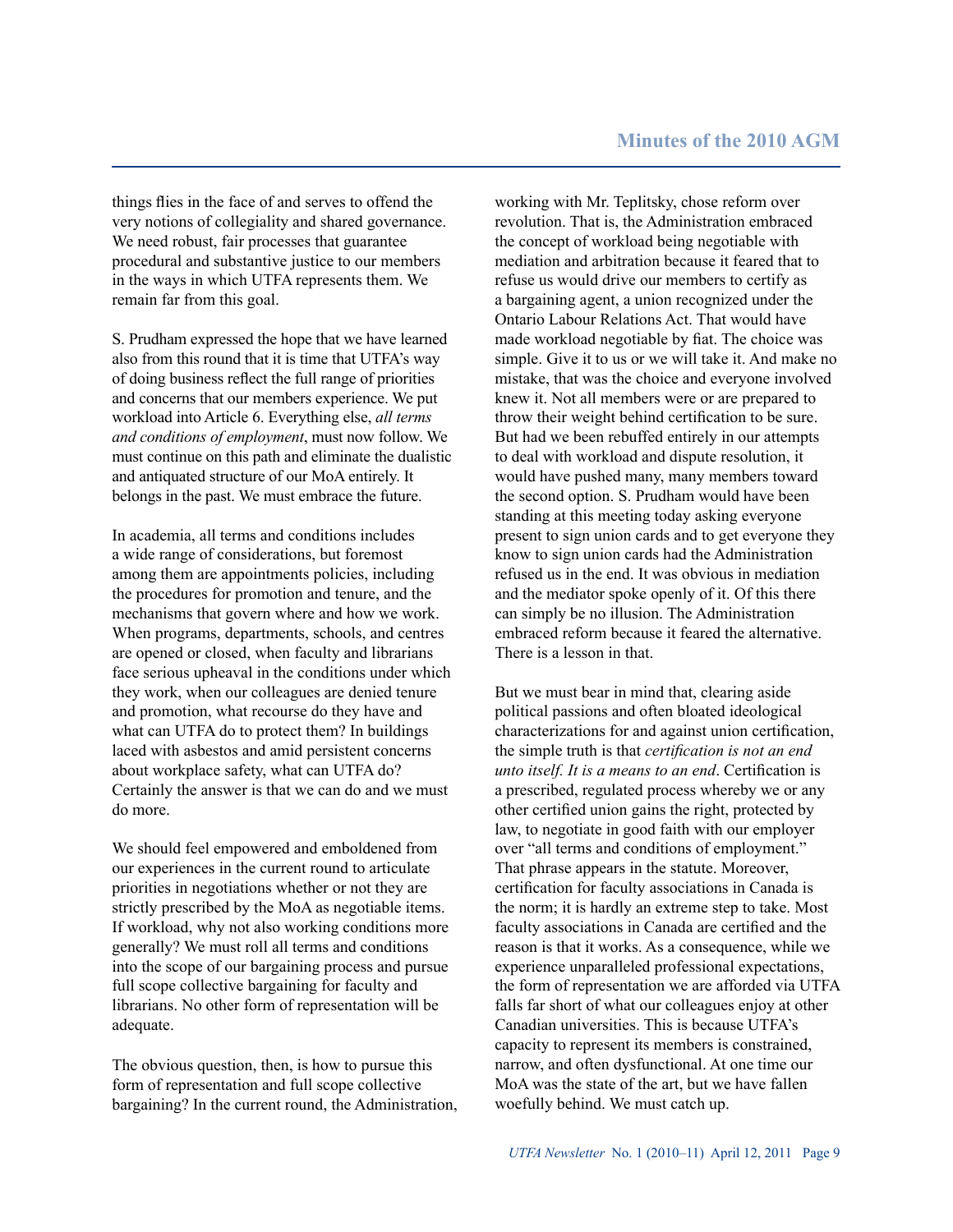So as we reflect on the current round of negotiations and the important changes we have secured, we should realize that while the path of reform can help us resolve shortcomings of the MoA, the other path remains available to us. And we should ask ourselves not whether we want to be certified, or whether we want to be a trade union per se, but whether we deserve the same rights our colleagues at other institutions enjoy and whether or not we too should insist, in the spirit of genuine collegiality and shared governance, that faculty and librarians take their rightful place in negotiating directly, in a fair and rigorous process, their own terms and conditions of employment. If the answer is yes, then the next question is what is the most efficient way to get there? Reform can work. We have seen that. But it is slow, piecemeal, and very costly. And can it really lead to securing all the rights and privileges that certification entails or do we run the risk of falling short? Negotiating all terms and conditions provides full scope bargaining and it allows the parties a single conduit for articulating and negotiating change. It is efficient and it is mature. It is quite simply what we need. Whether in a strike/lockout framework or, as in our case, with mediation and arbitration, full scope negotiations would enable us to negotiate comprehensively, meaningfully, and effectively over the full range of priorities articulated by our members. Securing the capacity to negotiate comprehensively and without limit over our terms and conditions of employment, as do most faculty associations in this country, is what we should strive to do.

Does that mean we need to keep threatening to certify? One can only do that so many times. S. Prudham said that in his view, we are stretching the bounds of credibility to keep threatening. Perhaps we were doing so even before this round of negotiations began. We have cried wolf more than enough. So what we need to do should be rephrased. We must simply agitate for the rights our members deserve and we need to refuse to accept less. We must insist on getting there by whatever means available to us. We need to continue to change and grow and renew ourselves so that we can be an outlet for the aspirations of our members not only in terms of compensation and managing workload, but in defining and defending a view of what this institution is and should be. We need to understand that now is hardly the time to be satisfied. We cannot allow the Administration to think that the process of reform and change is over. We should be emboldened and empowered. If workload, why not working conditions too? Why not all terms and conditions? What legitimate reason can there be to settle for anything less than full scope bargaining rights over all terms and conditions of employment? We simply must get there. Let the Administration decide how it happens in the manner in which they deal with us. But our job is to keep moving *now*.

S. Prudham said that he hopes our mediated settlement serves as evidence that we can get there if we persist, if we refuse to settle for less, and if we dare to insist on meaningful change.

#### iii. Professors of Practice Rank Update

#### GRP and UTAC

C. Messenger, Acting Vice-President, Grievances and Chair, Appointments Committee, said that she would like to report on the recently negotiated changes to the functioning of the Grievance Review Panel and the University's Tenure Appeal Committee. As UTFA Newsletters over the past few years have made clear, UTFA has been fighting for these kinds of changes for a long time.

The legally trained external appointee in the chair's seat at the GRP is a very important improvement, mainly because this person will have knowledge of the body of evidence that is particular to labour cases in the post-secondary setting. Both UTFA lawyers and Administration lawyers who argue cases before the panel are familiar with what is called the arbitral evidence, that is, cases used as precedents in arbitration hearings, but in the past our panel has not been familiar with this evidence. William Kaplan, an experienced university arbitrator, has been appointed as our first chair of the GRP under the new structure. He will lead the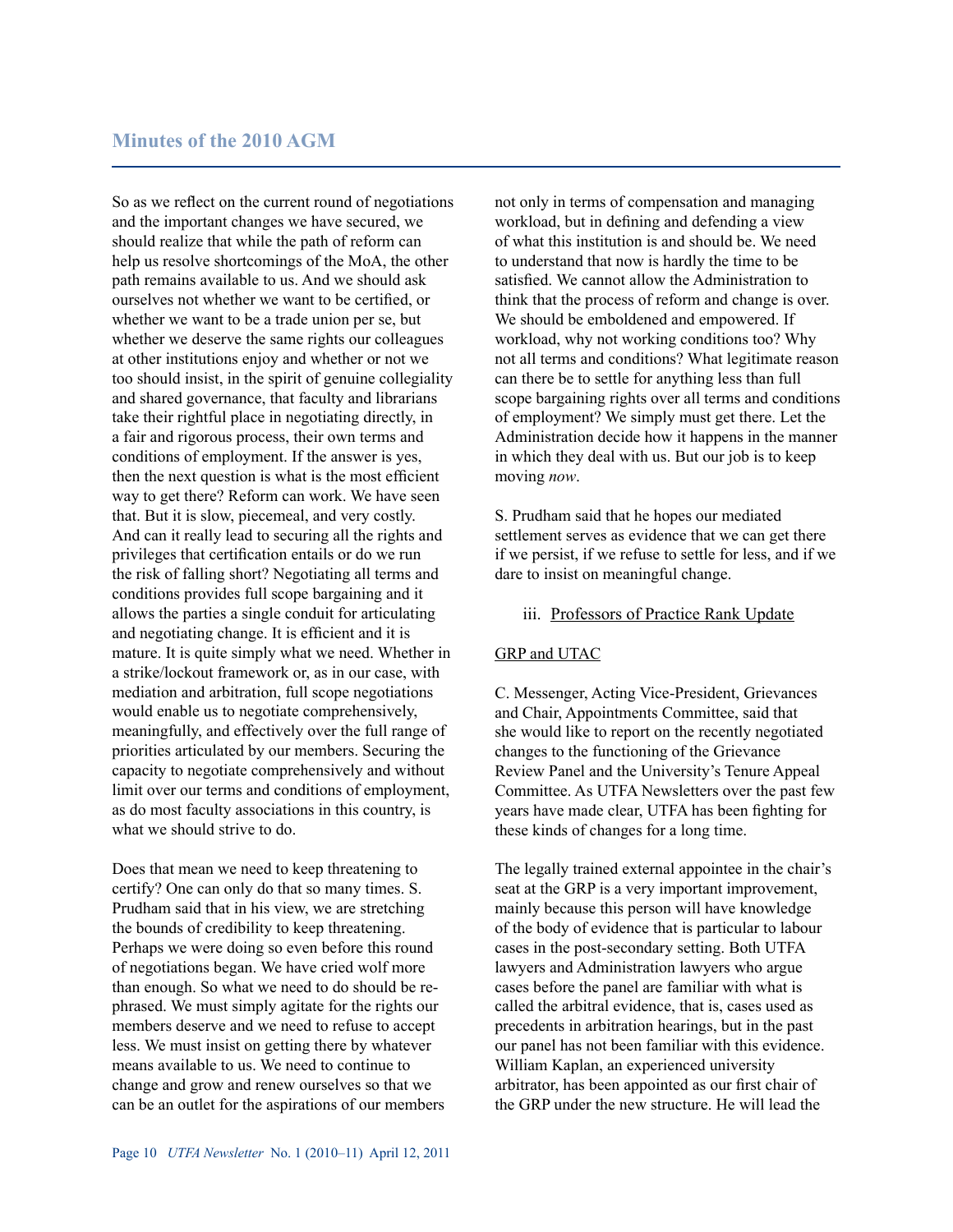academics and librarians who will serve with him. Two of the three panelists, then, will continue to come from the University community; only the chair will be external

Negotiations have also resulted in an improved UTAC. That committee of colleagues will now be subject to the Statutory Powers Procedure Act and will therefore have the right and ability to call for the production of documents, and it will be able to consider claims of discrimination. UTFA has been very reluctant to take cases to UTAC in the past because, without the production of evidence question clearly settled, we felt that we could not get a fair hearing.

In the future, as she indicated in her AGM newsletter article, UTFA must fight for a merging of the two bodies, headed by a single, external chair. And our hearings must begin to look more like the arbitrations that occur in other universities.

## Professor of Practice

C. Messenger reported that in face-to-face negotiations, the Administration asked that UTFA investigate the possibility of developing a new rank that would replace the current teaching stream and include professionals from the community. She is co-chairing a joint committee with the Administration that is investigating this rank.

Some of U of T's professional schools (Pharmacy and Nursing, for example) have found that the delivery of teaching has changed significantly in recent years. In Nursing, for example, the Nurse Practitioner Program required a new kind of practice-based appointment. The conventional, research-based appointment will not serve this new program well.

The Administration would like to appoint instructors such as those contemplated in Nursing in the professor of practice rank. (The title of PoP is a placeholder title only and it is certainly up for discussion and negotiation.)

The teaching stream has long been lobbying for substantial policy changes, the most important of which is improved security. In response to our lobbying, the Administration has proposed that the teaching stream be folded into this new rank, with an appropriate title and review for promotion policies. There would be two permanent streams, the current tenure stream and the new stream, which would include the teaching stream and then professionals who come in to teach from the professional community.

We are consulting all of the university's deans and also faculty from all three streams on all three campuses. Negotiations will proceed cautiously, as they must whenever we engage in this kind of serious policy change. We have not made such a policy change since 1999 when the current teaching stream was negotiated.

C. Messenger's AGM Newsletter article contains a partial list of the policy changes we must one day deal with, related to the tenure process, for example. UTFA will update its Council and its members through newsletter articles on the progress of all and any policy change. We hope to reach the stage where we are negotiating policies that affect our members and firmly resist the Administration when it attempts to impose change.

C. Messenger was asked: What is the rationale for putting these two groups into one stream? She said that some divisions need a new kind of appointment in order to deliver the practice or clinical instruction their students need. The Teaching Stream has been seeking policy improvements for at least six years. We have discovered that some faculty in the teaching stream would be better served by a policy in which the emphasis would be on practice. The new stream being contemplated would both improve working conditions for the current teaching stream and create the appropriate conditions for new kinds of teaching and learning.

C. Messenger was asked: Who suggested the title in the first place? C. Messenger said that the Administration suggested it. It is a well-known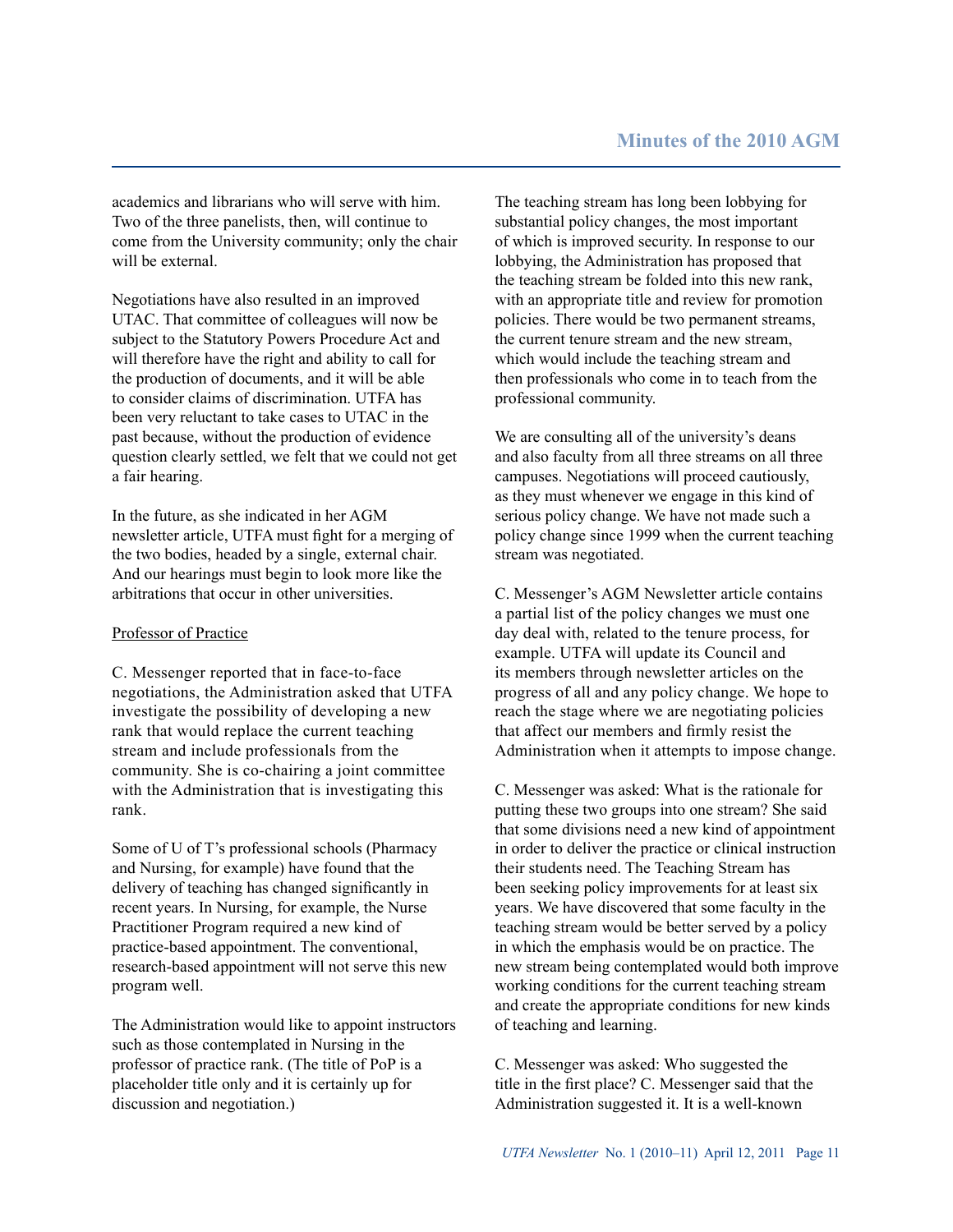title in the U.S., where it is generally used for an adjunct rank and tends not to attach to a permanent appointment, but that is not how it is to be used here. The new stream would include permanent appointments but also some CLTA or part-time appointments. The part-time appointments policy, long in need of revision, should allow for continuing status on a part-time basis, a goal that UTFA has acknowledged as an important one. The deans that have been consulted have very different notions of how the proposed new stream might play out in each division. UTFA has not received the message that the Provost has convinced the deans of one way of looking at this stream.

C. Messenger was asked: Is research eligibility also a part of these negotiations? C. Messenger said that UTFA feels that research and scholarship are central to sound appointments policies and that any new stream must have a means of assessing excellence in a manner appropriate to the area of focus, whether that is teaching or professional practice. The working group will discuss the place of research and scholarship in the new stream. Nothing is yet a fait accompli.

#### 6. Other Business

B. Horne said that about 20 years ago the Faculty Association reached a point in its history where

it decided it wanted a second lawyer in the office to handle the work of the Association. She was involved in the hiring. Seventy candidates applied for the job and UTFA was extremely fortunate to hire Allison Hudgins, who worked diligently for UTFA for ten years and was well respected. Allison passed away last week and B. Horne attended her visitation. We should remember her because she worked so hard on the many issues that we are discussing today. W. Nelson said that he was on the Executive when Allison was around. She was always clear, principled, and hard working.

W. Nelson thanked Ursula Franklin again for her talk.

There were no other matters.

J. Munro, seconded by J. Rosenthal, moved that:

the meeting adjourn.

#### Carried.

The meeting adjourned at 4:50 p.m.

Chris Penn Administrative Assistant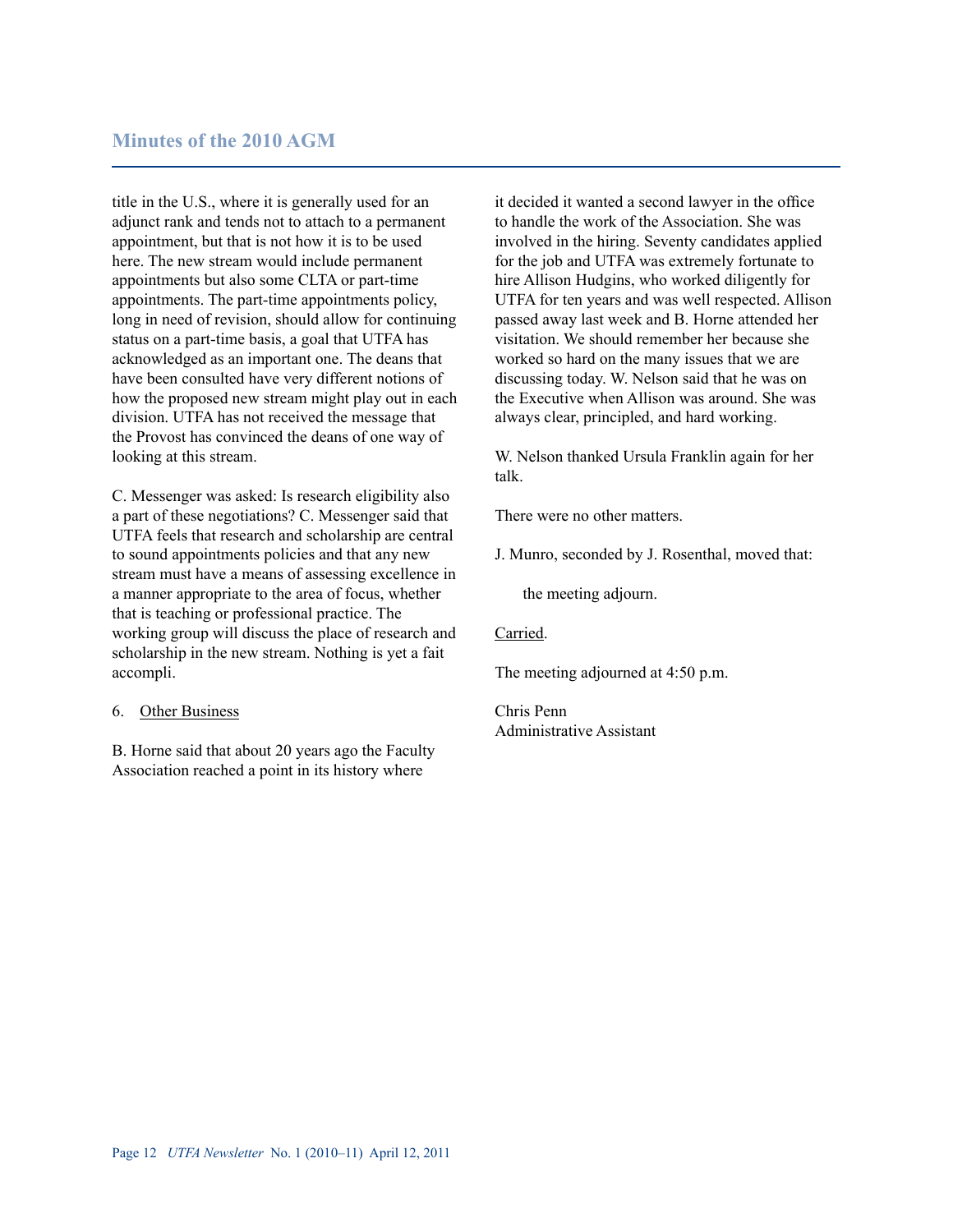## **Reports of Officers and Chairs of Committees**

## **Report of the President**

#### **UTFA finances: An update from the last AGM**

I begin with an overview of our current finances and membership. As of June 30, 2010, the Faculty Association had a healthy *positive* net worth of almost \$2,235,000. While the surplus is welcome and important, I must repeat my message that

having a large reserve is *not* the purpose of the Association. It does, however, provide UTFA the means by which it can serve its members more effectively, as we will illustrate. The reserve gives us the ability to handle emergencies and unanticipated expenses and allows UTFA to initiate new projects in mid-year.



As the second chart indicates, our total expenses, from year to year, are not always smooth. I have discussed the somewhat bumpy nature of our past income-expenditure profile in previous AGM reports and I shall not do so again. The members should keep in mind that about \$627,000 of your dues are passed on to CAUT and OCUFA, our national and provincial associations, to help cover their operating costs.

The chart shows that over the past two years our annual expenses have increased by about \$600,000. This warrants an explanation. Much, but not all, of this increase is due to extra legal and consulting costs leading up to the recent two year (2009–10 and 2010–11) arbitration award from Martin Teplitsky in regard to salaries, benefits, and pension improvements, as well as the new workload policy. The negotiations were protracted in part because

of the provincial government's efforts to have a two-year wage freeze. Thankfully, at the end of the day our arbitrator chose not to act as a 'minion' for the province in making his award. In terms of the benefits we gained for our members, this extra expense is money well spent. To illustrate, given that U of T faculty received a total ATB increase of about 5% over the two years, the payback, on UTFA's legal expenses, on a salary mass of about \$350 million is an income gain of \$17.5 million per year for all faculty (including non-UTFA members) and continuing each year into the future. This example illustrates why the Association must never allow the lack of adequate financial reserves to compromise its ability to represent, and negotiate for, its membership. This includes salary and benefit negotiations and Association and individual grievances with the Administration as well as policy changes.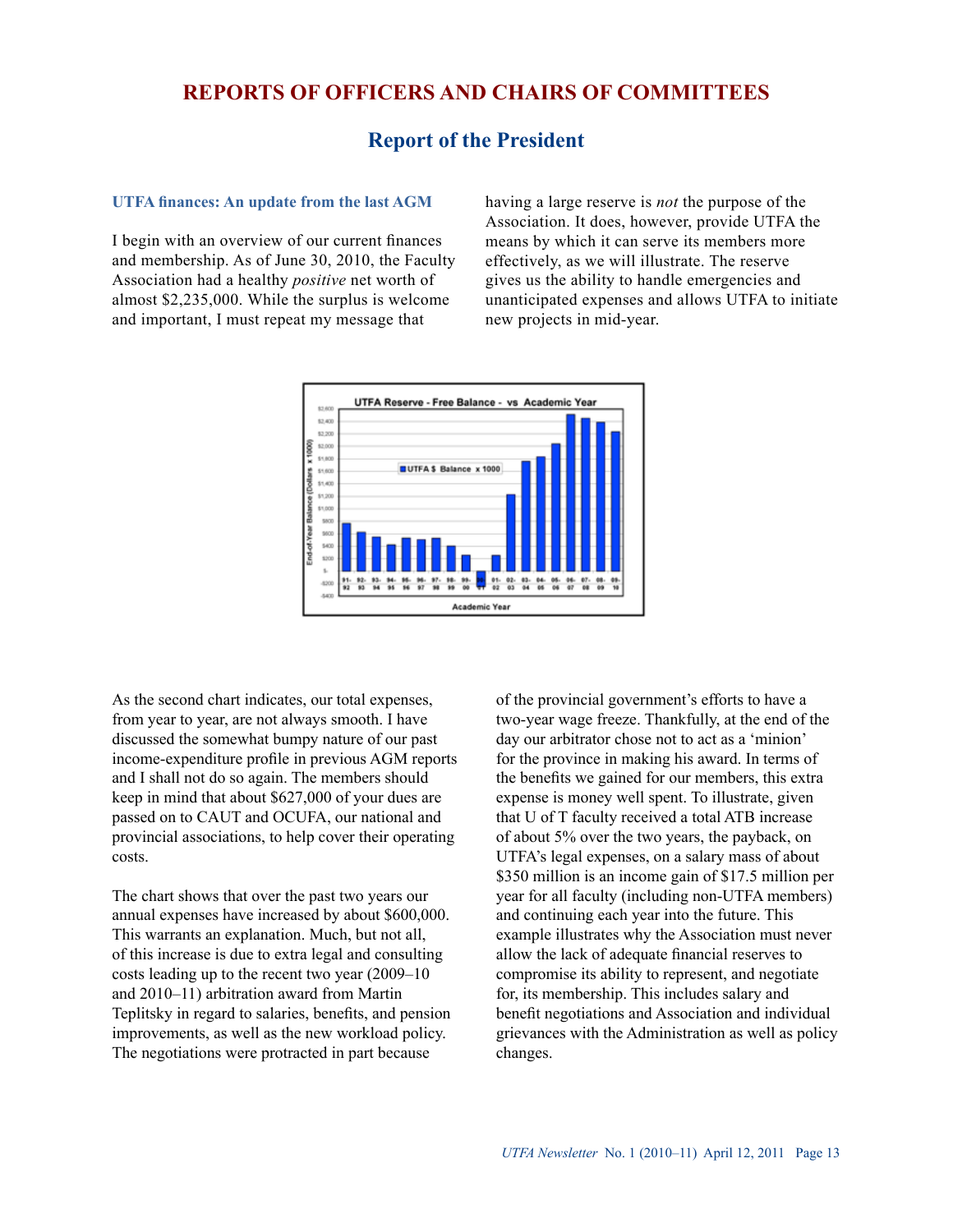## **Report of the President**



The dues mil rate remains at 7.5 (0.75% of salary). The chart below shows our dues profile since 1991– 92. It does not show the total of four months of "dues holiday" that members received in the recent past.

If our reserves should increase by any significant amount in the future, UTFA Council will again be asked to consider further dues holidays – in lieu of decreasing and then again increasing our mil rate.



#### **UTFA Membership**

There are currently about 2,897 employed faculty and librarians at the University of Toronto who could be dues-paying members of UTFA. Approximately 2,561, or 88%, are paying dues. Another 336 are not and of these 11 are redirecting their compulsory dues to a charity. The other 325 pay no dues to anyone because they were grandfathered when the dues were made compulsory in the 1998 settlement. The number

of grandfathered non-members is slowly decreasing each year as retirees are replaced by new hires who must contribute to an ongoing cost that benefits everyone. UTFA also has about 522 retired faculty and librarians or surviving spouses who pay an annual membership fee of \$50. This reflects our continuing commitment to our colleagues after they cease to be on the university payroll. Our membership database for retirees is now much improved from where it was a year ago.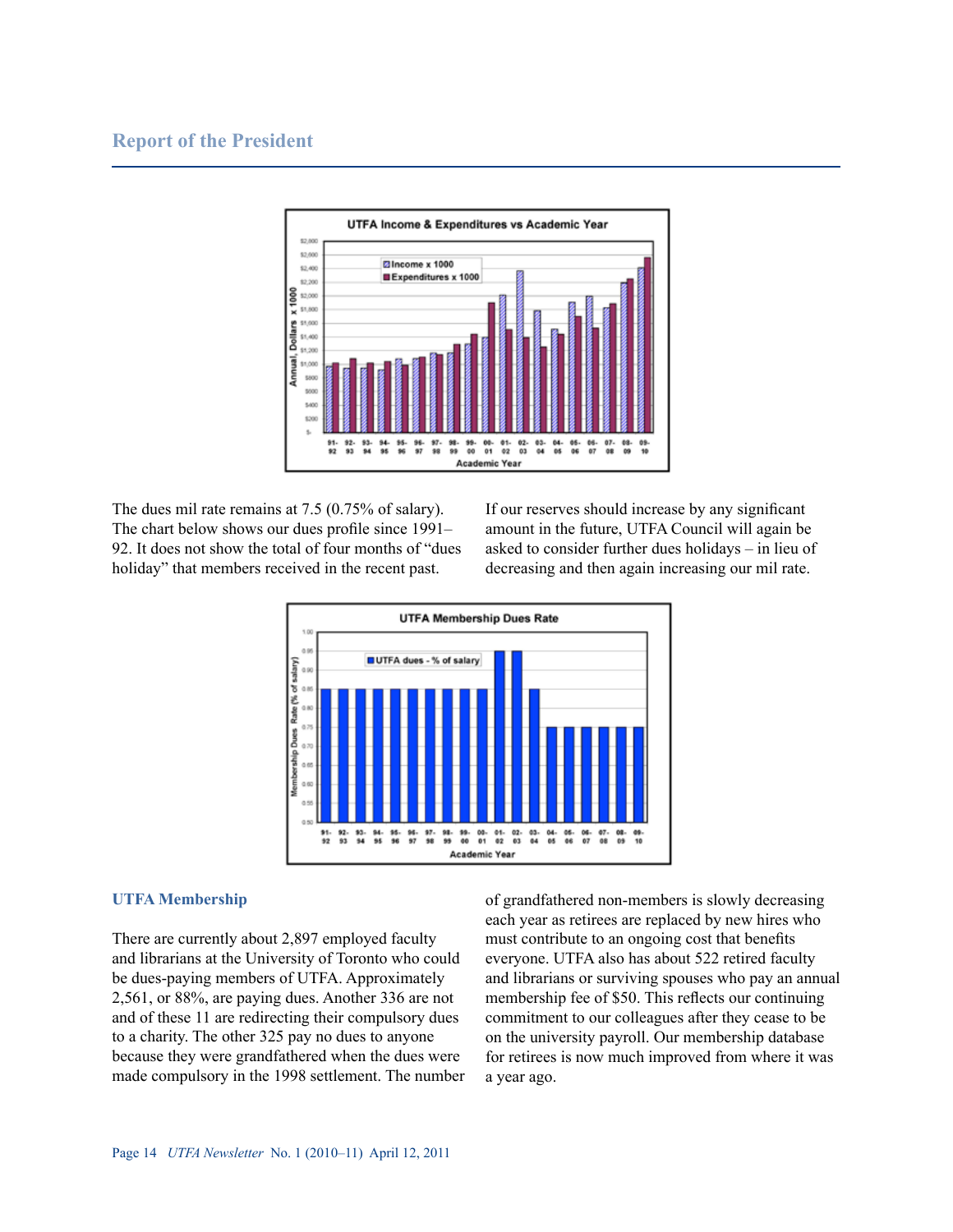#### **Communication with our Membership**

Periodic emails and our website represent our primary communication mechanism with members today. The email messages cover the spectrum from social events to bargaining reports to newsletters and information reports. You may have noticed that we try to start all our email subject lines with "UTFA" so that should you wish to search or gather them all, a simple email sort will do it. We are sensitive to the volume of emails all of us receive these days and do not wish to be viewed as unwelcome spam. We therefore try to keep our emails brief and rarely have attachments. Instead of lengthy emails we tend to send links to the postings of the announcements or newsletters on the UTFA website (usually as pdf files). We continue in our efforts to make the UTFA website [\(www.utfa.org](http://www.utfa.org)) more robust and informative.

#### **Pension Issues**

Today the pension solvency deficit dwarfs all other financial problems at our institution. President Naylor believes it is a \$1 billion solvency problem whereas I am inclined to believe the real pension shortfall is closer to \$2 billion. Our current pension assets total about \$2 billion. In either case, whether it is a \$1 billion or a \$2 billion shortfall, there will be serious repercussions on our academic mission for years to come. If the reader is interested in the details, much of the pension saga, involving the Business Board, UTAM, and the Hewitt actuarial reports, can be read on the UTFA web page on pension issues at [http://www.utfa.org/content/](http://www.utfa.org/content/pension-issues) [pension-issues](http://www.utfa.org/content/pension-issues) . Today we do have a new Pension Committee of Governing Council and it had its first meeting on March 9, 2011. It has a total of 21 voting members, including five representatives appointed by UTFA – but bear in mind that UTFA members represent about two-thirds of the total pension liability. In addition, the new five-member UTAM Board now also has one UTFA representative. But in both cases it seems like business-as-usual to me, with little institutional appetite to really

acknowledge the underlying problems let alone address them. Another more immediate concern is that the provincial government is inclined to grant a longer amortization period for paying down the solvency shortfall (which UTFA supports) but on the condition that our pension contribution rates increase (which UTFA opposes). There is no evidence that our assigned contribution rates have anything to do with the deficit issue and the sustainability of our plan for future pension benefits. UTFA submitted its views on this to the Ministry of Finance on March 28 and this submission can be found on the UTFA web page on pension issues. Another recent concern expressed by some retirees involves the SRA (Supplemental Retirement Arrangement) funds. The administration plans to use the \$100 million or so in the SRA account to help pay down the solvency deficit in the registered pension plan (which the law requires they do) and fund future SRA payments to retirees from the operating budget. I am aware of the concerns by some SRA recipients, that transferring SRA funds into funds to support the University's pension obligations might jeopardize the continuation of SRA payments. In response to such concerns, I wish to declare my strong support for the University of Toronto's commitment and promise to continue the SRA in full force, if and when the transfer of SRA funds is made. In giving this assurance as the elected President of UTFA, I am sure I speak for the great majority of UTFA members. Finally, because the \$150,000 SRA salary cap will shortly be exceeded by the cap in the registered plan, the current SRA is about to become extinct for future retirees (not for past retirees!). There is a joint UTFA-Administration working group that will be looking at this SRA issue in the days ahead.

#### **Special Retirement Program (SRP)**

The purpose of the Special Retirement Program is faculty renewal and not faculty reduction. The initial suggestion for this program was made by the Administration, followed by negotiations (without lawyers) between UTFA and the Administration. And the final document (dated February 8, 2011) represents the successful outcome. Any tenured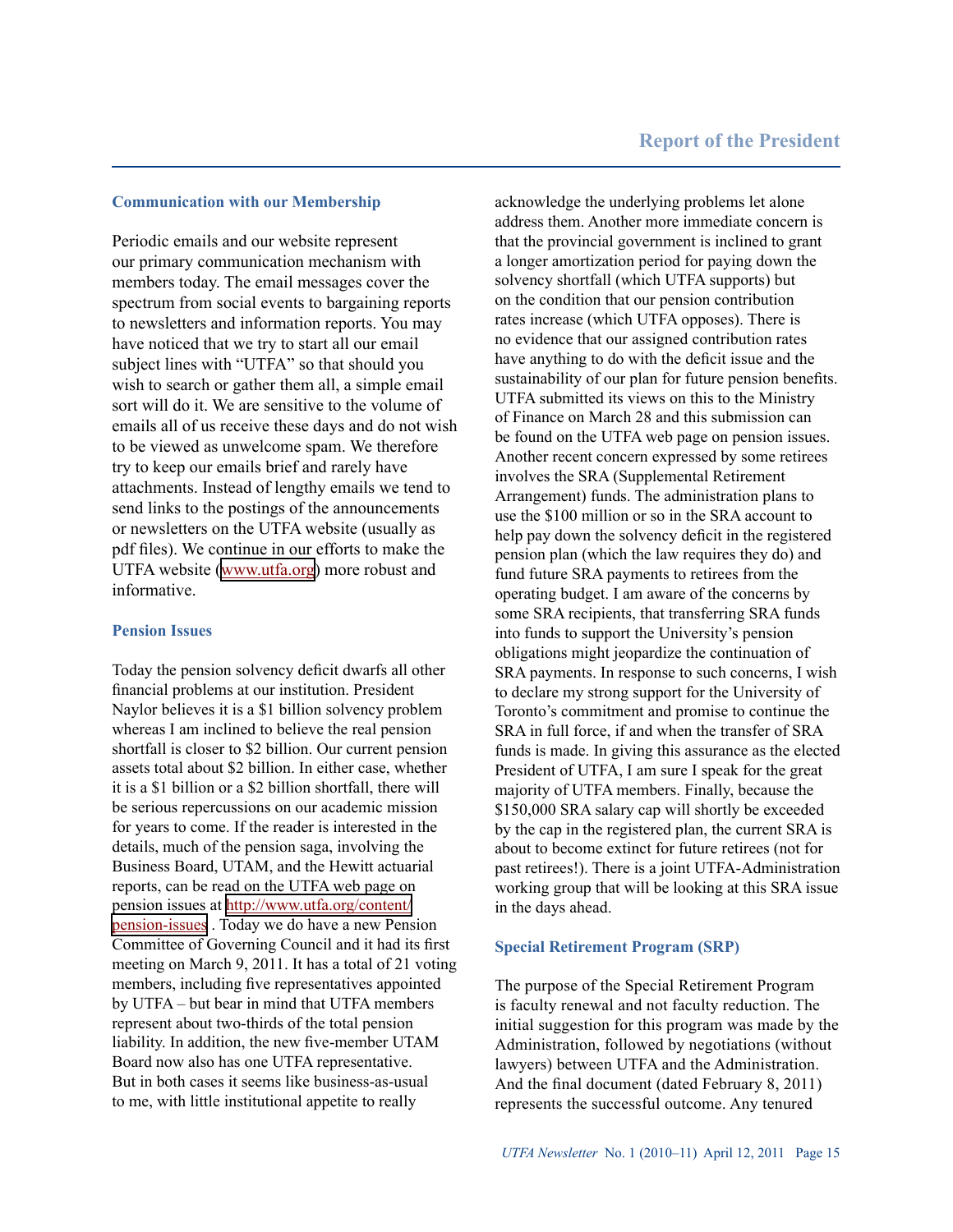## **Report of the President**

faculty member, Senior Lecturer, or Librarian 3 or 4 age 60 with ten years of pensionable service qualifies. It is an entitlement and not discretionary. The applicants must give notice no later than September 30, 2011, and eligible faculty who had already given prior notice to retire also qualify. The SRP financial incentive for this voluntary retirement is 12 to 16 months of salary, depending upon the amount of earned study leave. There is a link to the final document, which gives full details of eligibility and other terms, on UTFA's home page at [www.utfa.org](http://www.utfa.org) .

#### **Workload Policy**

This important initiative to help preserve quality in our teaching and research has been discussed in prior meetings. The new workload policy document and a question and answer report on it are both posted on the UTFA web page on workload issues at<http://www.utfa.org/content/workload-issues> . Professor Scott Prudham deserves full credit for his tireless effort on this issue.

#### **Association Grievances**

UTFA is not in the academic policy business per se. It is, however, in the business of seeing that existing policies are respected by the Administration, that faculty and librarians are treated fairly, and that new policies adhere to core academic values. This past year UTFA has advanced three Association grievances. In the words of Article 7, in our Memorandum of Agreement, "*An Association grievance is any complaint by the Association that any of the undertakings or provisions in this Agreement that directly relate to the Association as such has been breached.*" The Faculty of Arts and Science Academic Plan of July 14, 2010, resulted in an Association grievance and the underlying issues it raised still need to be fully resolved. Secondly, the proposed hasty closing of the Faculty of Forestry failed to follow fair due process and has resulted in a draft Association grievance. The purpose of a draft at this stage is to give the Faculty of Forestry more time to assess and plan its future – and to encourage the Administration to seek a constructive resolution.

The third Association grievance involved failure to follow proper procedures in the appointment of a senior librarian. In addition there may be cause and the need to initiate in the near future an Association grievance regarding inequity in salaries and/or workload across the three campuses.

#### **Corporatization of Higher Education**

Some years ago I read former Harvard University President Derek Bok's *Universities in the Marketplace: The Commercialization of Higher Education*. His thesis is that the commercial influence in the university was not new, it has always been there, but that the scope and dominance of it today was unprecedented and alarming. There are many facets to this issue, such as treating students as clients, or undertaking governance in a top-down manner, or accommodating financial benefactors with too much final say in academic programs. The list goes on. At minimum we need to discuss these issues. In this spirit I very much appreciate the articles in this report by Ken Kawashima and by John Valleau and Paul Hamel.

#### **Membership Outreach**

UTFA's purpose is to serve and represent the faculty and librarians of our university. To do this well it needs to reflect their values and concerns. To this end we initiated a Membership Committee a few years ago. Its task is both to encourage wider participation by our membership in UTFA affairs and also to proactively reach out via focus groups and surveys – and thereby help all of us on the UTFA Executive become better informed on the views and wishes of our members. This is fundamental if UTFA is to be effective and maintain the strong support of its members. I would like to thank all those who filled out the recent SB&P survey and expressed their thoughts via the "comments" boxes. There were about 2,400 individual comments in all. I have read all of them once and intend to do it again. While many made brief comments, there were others who took the time to write a half page or more to articulate their views and thoughts on the various issues. This important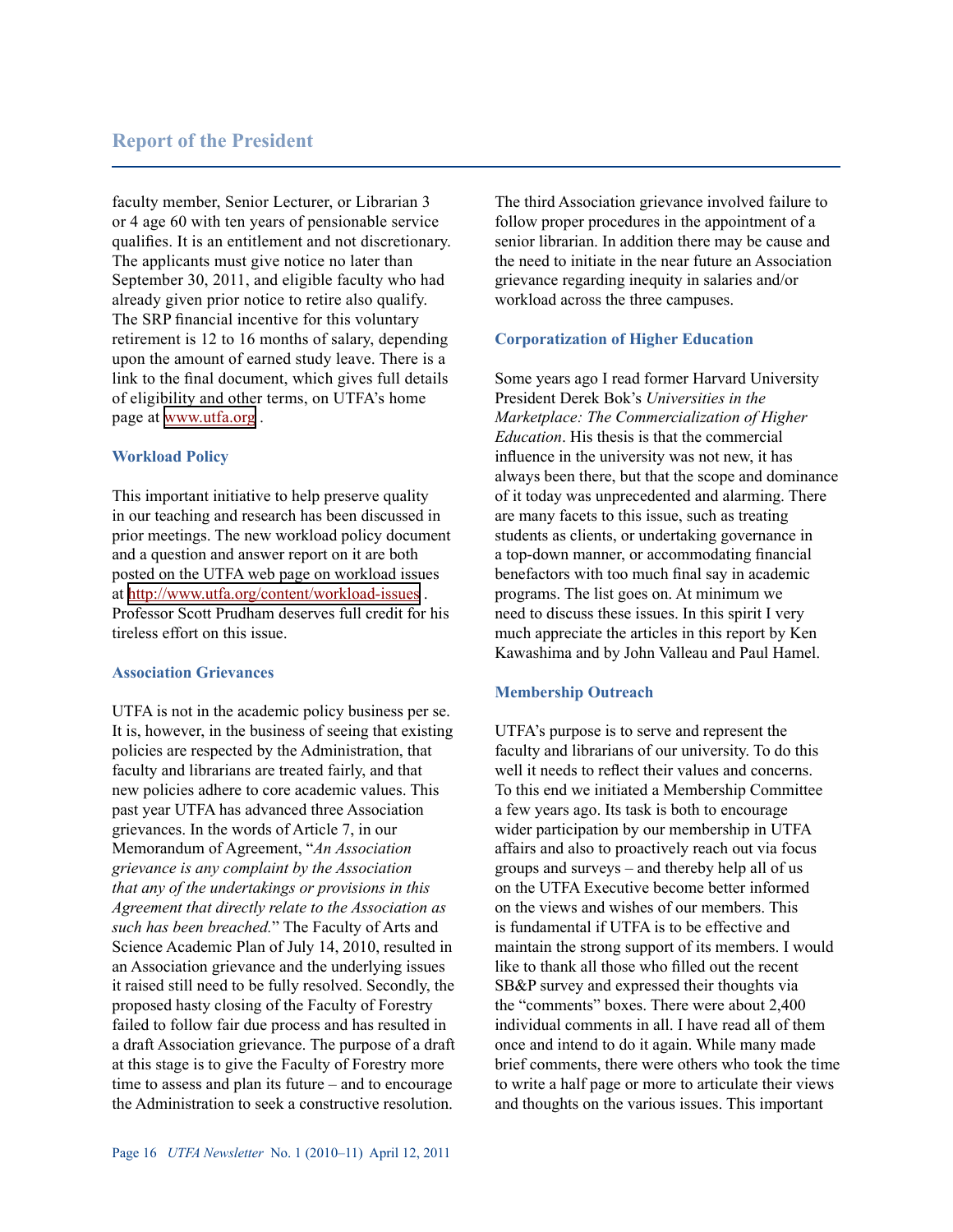feedback is very much appreciated and needs to be acknowledged. I would also like to thank those who have participated in UTFA focus groups, town halls, and socials over the past year. We learn a lot from these discussions, both about our own performance in representing our members and about our members' visions for the future of the University of Toronto.

#### **UTFA Council**

A few Council constituencies are vacant, and a number of terms will be coming due on July 1. We must have a strong Council that can fulfill UTFA's mandate, "*to promote the welfare of the current and retired faculty, librarians and research associates … and generally to advance the interests of teachers, researchers and librarians in Canadian universities.*" I urge you, please consider becoming a Council member, or please join one of our standing committees. Please contact [membership@utfa.org](mailto:membership@utfa.org) with inquiries or nominations.

#### **UTFA Presidency and UTFA Governance**

I was first elected as President of UTFA by the membership in the spring of 2002, some nine years ago. Prior to that election I was elected by UTFA Council to serve as Vice-President, Salary, Benefits and Pensions for 2001–02. Both were contested elections. Frankly and honestly I never intended to serve this long and my patient spouse can confirm that as far back as 1999 we were contemplating and planning my early retirement. It is a bit of a surprise that so much time has elapsed. In order to give UTFA members ample time to consider their choices, I believe it is now time to say that I will not be standing for re-election when my current term ends on June 30, 2012. For the coming year my intention is to be as helpful as possible in preparing UTFA for the transition that will take place next summer. I must also be candid and say that I have concerns about the motions at this AGM from the Constitutional Review Committee about

the limits being proposed for future release time for the president and members of the Executive and the limits on years in office. If approved I think they can only weaken UTFA's effectiveness. I do not believe that experience and full-time commitment are negatives. In my own case, after thirty years of teaching and research in the physics department and nearing retirement, I was willing to devote 100% of my time as UTFA president. To do this required that I receive 100% release time from my responsibilities in physics. To make this possible, in 2002–03 UTFA negotiated that the total release time for UTFA's officers be increased from 2.0 to 2.5 FTE – thus ensuring that release time for other UTFA officers not be reduced. And then in the 2003–05 settlement UTFA had the value of each FTE increased substantially from a fixed \$60,000 per FTE to \$107,000 plus overhead and future ATBs. Today the total value of one FTE of release time has a dollar value of \$163,600 (including overhead) and the total release time dollars are spread over ten UTFA officers. Prior to 2002, the records indicate that only the three senior UTFA officers received any release time. My point here is that there are far more release funds available today and that they are distributed over more UTFA officers than was the case in the past. It may well be that your future UTFA presidents, in particular if they are younger and in mid-career, will wish to remain active in their departments and thus will not want to take the 100% release time. That would be their call – but I do not see how UTFA's interests are now served by excluding the 100% release time possibility.

I thank and acknowledge the support of my many colleagues on Executive, on Council, and at RALUT. I am also grateful to the UTFA office staff for their hard work. Thank you to all for contributing to our success this past year.

George Luste President [luste@utfa.org](mailto:luste@utfa.org)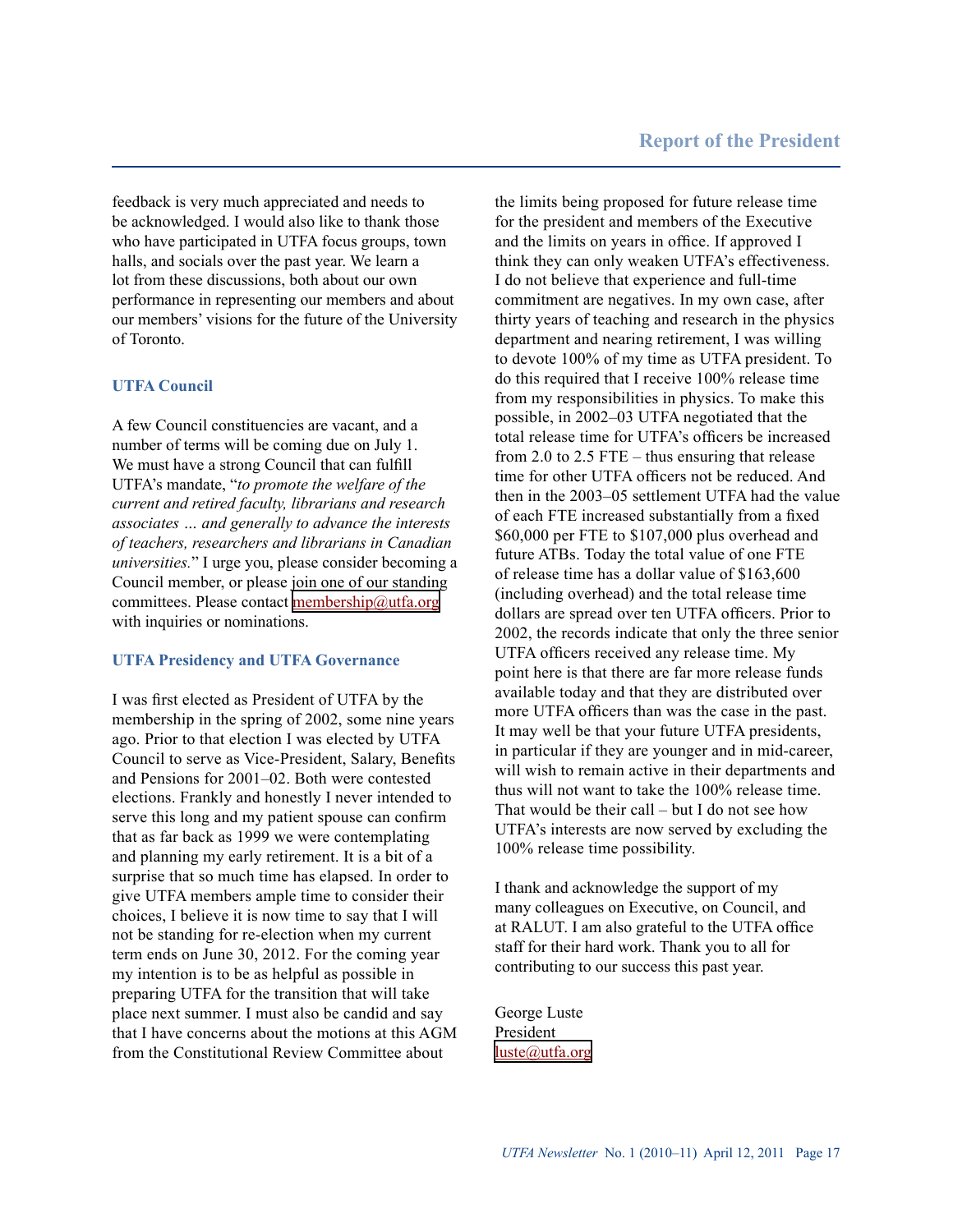# **Report of the Vice-President, Salary, Benefits and Pensions (and Workload!)**

This year's Annual General Meeting coincides roughly with the commencement of another round of UTFA negotiations with the Administration. Thus, I will briefly comment on our general approach to the upcoming round and some of the challenges and opportunities we face in the months ahead.

## **The Team**

First, at its March meeting, Council approved the following negotiating team for the new round of negotiations:

- Michael Donnelly, Council Member representing retirees, Department of Political Science, Professor Emeritus of Political Science, Dr. David Chu Professor Emeritus of Asia Pacific Studies
- Sherri Helwig, Program Supervisor, Arts Management Specialist and Humanities Coop Programs, Senior Lecturer, Department of Humanities (Visual and Performing Arts and Humanities)
- • George Luste, President UTFA, Professor, Department of Physics
- Scott Prudham, VP UTFA and Chief Negotiator, Associate Professor, Department of Geography, Program in Planning and Centre for Environment
- • Helen Rodd, UTFA Council Representative for Ecology and Evolutionary Biology, Professor EEB
- • Victoria Skelton, UTFA Council Member representing Librarians, Librarian, Industrial Relations and Human Resources Library (Newman)
- Judith Teichman, Equity Chair UTFA Executive, Professor, UTSC Division of Social Science (Political Science)
- Luc Tremblay, Member-at-Large UTFA Executive, Associate Professor, Faculty of Physical Education and Health

I thank all members of the team for agreeing to serve in this important capacity. All UTFA members are invited to contact any of us with concerns or suggestions regarding our negotiations.

## **Money Matters**

Compensation issues will once again be in the foreground in this new round. We reported to members in some detail on some issues and priorities to consider following the last arbitration award on compensation matters. Many of those observations remain germane in thinking about the next round $<sup>1</sup>$ </sup>

Moreover, about 800 UTFA members provided answers to queries on our recent bargaining survey. This information will be invaluable to our team throughout negotiations.

Among the survey questions we asked was whether UTFA should change its approach to bargaining for ATB adjustments in view of the deteriorating economic climate of recent years and the province's public sector wage restraint initiatives. You told us, in the main, no. Specifically, when asked to consider the political and economic context for our negotiations, a strong majority chose "*UTFA should represent the interests of its members by continuing to bargain freely as it has over the years, and guided largely by norms in higher education*" as the statement which most applied to them. There was essentially no appetite among respondents for embracing a zero ATB increase. This suggests that any faculty or librarians who are motivated to forgo salary increases will have to do so individually. We know we have colleagues who believe for admirable reasons that a zero ATB is appropriate. But it is simply not UTFA's role to negotiate a zero increase on behalf of all its members, particularly given the compounding effect such a measure would have over the course of a career, and how this would disproportionately work against those more junior in their appointments.

We also asked a series of questions about pensions. We are in the midst of a difficult period when it comes to our pension plan and, as our president George Luste has long been reporting, much

See Bargaining Bulletin #8 released November 9, 2010, and available in the ["Bargaining Updates](http://www.utfa.org/content/bargaining-updates)" section of the UTFA web site.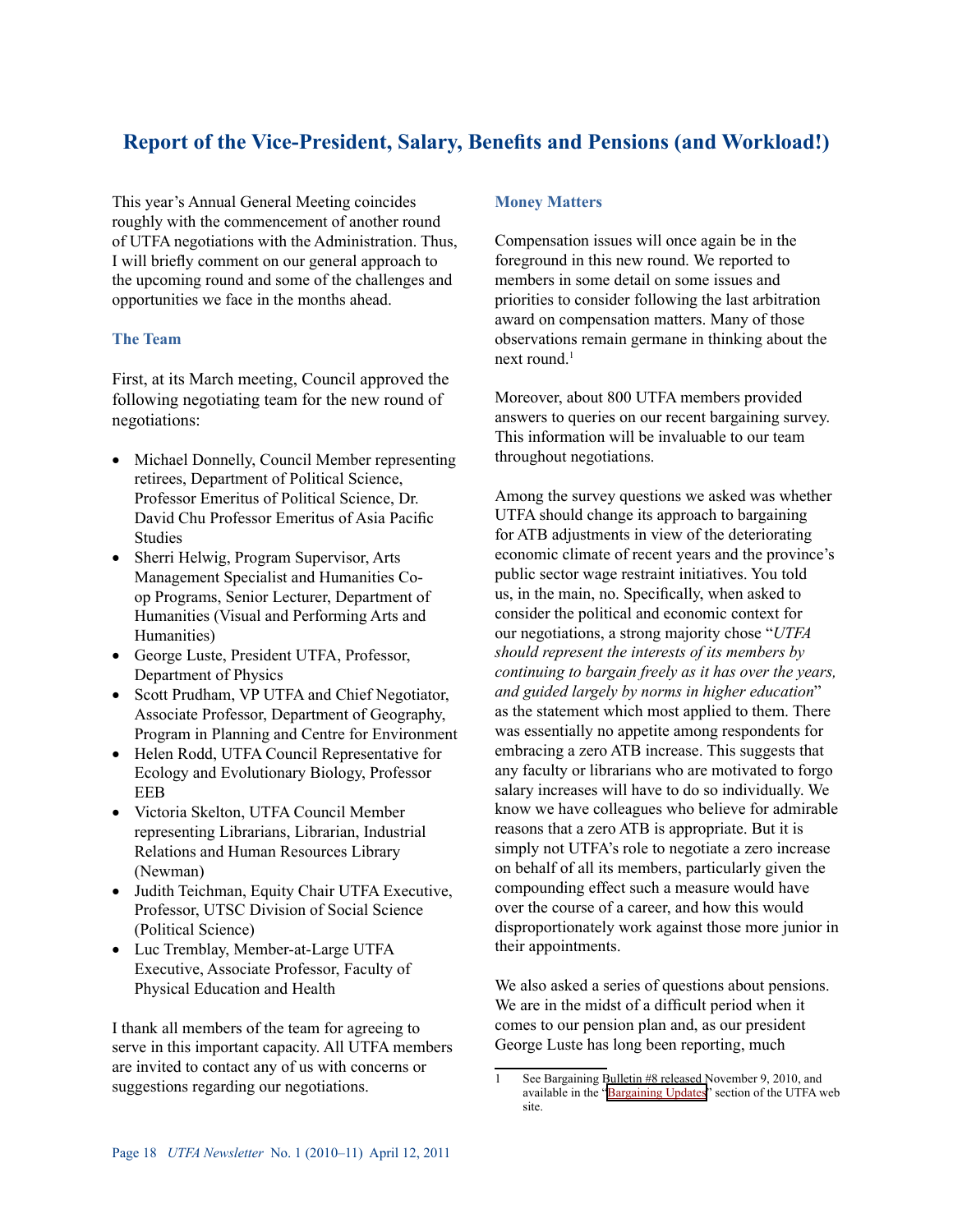of the problem results from ill-advised pension contribution holidays combined with extremely risky and imprudent investment decisions. It is clear from our queries that members have very limited appetite for increasing pension contributions, but are particularly averse to any hint of an increase to pay for past mistakes which are simply not their fault. "Religious opposition" is not too strong a descriptor for the responses from UTFA members on this point.

## **MOA Issues**

The pending negotiations are guided by the bargaining article of our special plan. It is the only rigorous, fair process we have for negotiating with the Administration. Institutionally, it is really all we have when it comes to collegiality and shared governance. And it is very limited. While the vast majority of faculty and librarians in Canada are covered by collective agreements which ensure the comprehensive negotiation of all terms and conditions of employment, we remain formally limited to negotiating over a specific range of issues named in the article, including salaries, benefits, and pensions, and – as of the last protracted round of negotiations – workload.

In the last round, we insisted on genuine, good faith negotiations with the Administration. This means real, substantive face-to-face talks which precede the commencement of the mediation process (should it be required). It also means a "problem-based" approach to bargaining issues whose scope is shaped not by the bargaining article but by the priorities of our members.

In the recent survey, we asked members whether we should continue with this approach, and received very strong support for it. Specifically, there is strong support for seeking to make other specific issues negotiable with mediation/arbitration, including improved tenure and promotion language

and better policies to institutionalize shared governance and collegiality in academic planning. At the same time, support is strong for pursuit of a more comprehensive and fair bargaining process, in line with Canadian norms, by seeking to have our mediation/arbitration process cover all terms and conditions of faculty and librarian employment. Certification as a means to achieve this remains a topic of some dispute. Members who responded to this question were essentially divided, and about one fifth of respondents explicitly indicated that they remain unsure. But members in the main do support UTFA proposing to negotiate all terms and conditions with the Administration.

Accordingly, we will continue to try to address the shortcomings of our special plan by using the bargaining process to raise issues that are priorities to our members. Look for more detailed discussion and updates in the future regarding questions and challenges we face, as well as progress we are making.

On behalf of the bargaining team and the UTFA Executive, thank you to all members for your tremendous faith, trust, patience, and support. I also want to thank both our incoming and outgoing bargaining teams, as well as the members of the Salary, Benefits and Pensions Committee – Mounir AbouHaidar, Tom Alloway, Michael Donnelly, Helen Grad, Lino Grima, Mary Alice Guttman, Bonnie Horne, Shashi Kant, George Milbrandt, Phani Radhakrishnan, Helen Rosenthal, Harriet Sonne de Torrens, Elvino Sousa, Luc Tremblay, and Terezia Zoric – for their work on behalf of the Association. Working together, we are committed to making UTFA an advocate and a conduit for the goals and aspirations of our members.

#### Scott Prudham

Vice-President, Salary, Benefits and Pensions [prudham@utfa.org](mailto:prudham@utfa.org)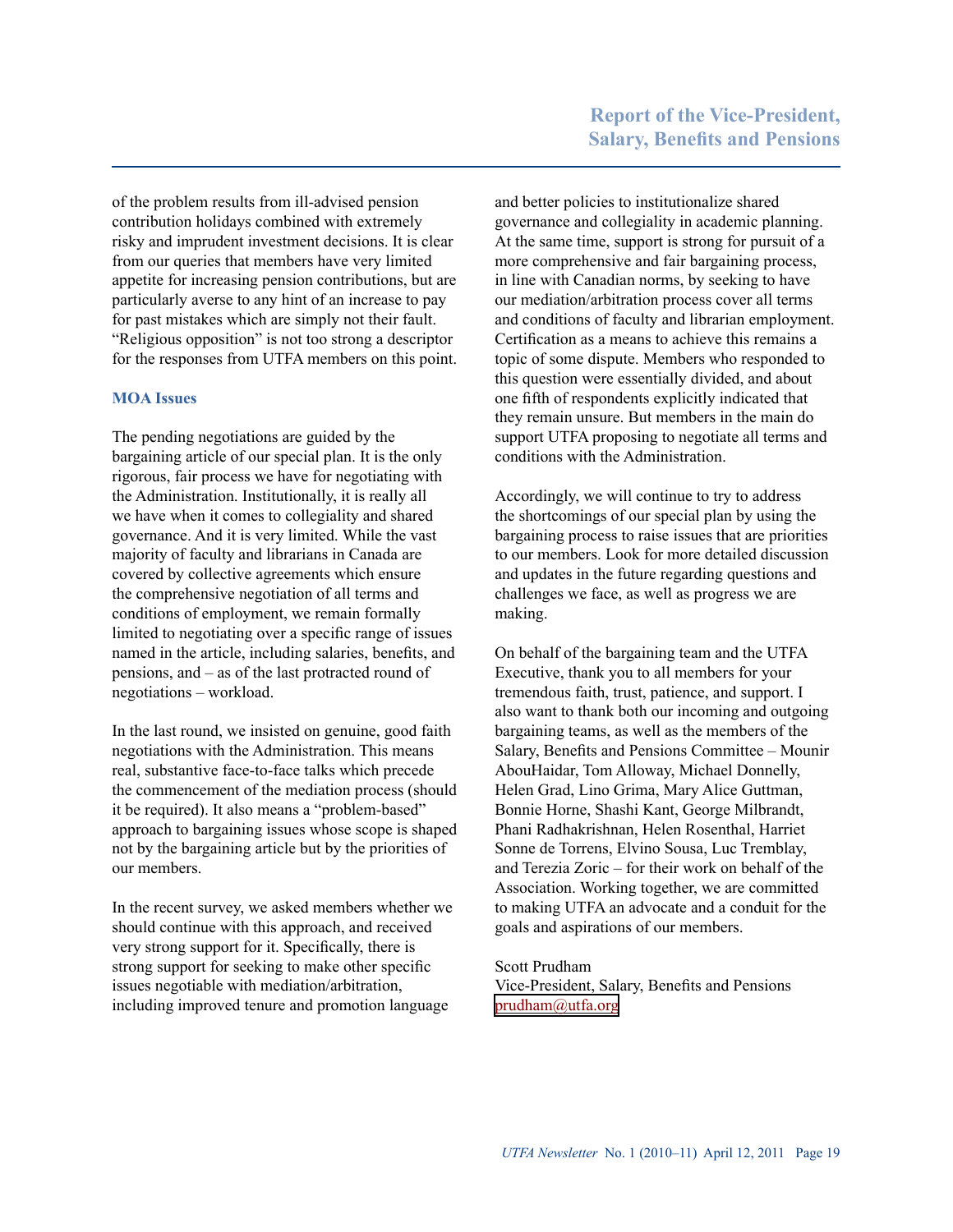## **Report of the Vice-President, Grievances**

#### **FAS Association Grievance and Governance**

Our faculty and librarians, led by our students, struggled all summer to defend collegiality and academic freedom during the FAS academic planning crisis. A petition of six thousand names is difficult to ignore and impossible to spin. What an impressive campaign. The Administration flatly refused to consider UTFA's FAS Association grievance remedies. One of these remedies proposed that the process for determining academic planning (not planning itself) be negotiated with UTFA, on the principled grounds that academic planning deeply affects the working conditions of faculty. In many Canadian universities, protocols related to program change are negotiated with faculty associations. Not here.

The Administration has declined to admit that the planning process seriously compromised the integrity of shared governance. The crisis in governance at U of T that erupted in July of 2010 over the FAS Plan had been stirring for some time. A budget model that produces subsidies for various units, using tuition funds from burgeoning undergraduate enrolments in FAS, UTSC, and UTM, created the conditions that spawned the crisis. The Administration stated in several documents that the need to exercise fiscal restraint informed decisions to reorganize some FAS units that showed apparently low enrolments. Administration arguments that rested on money, however, turned out to be difficult to defend.

The manner in which a public university such as U of T is funded will continue to challenge the principles of intellectual inquiry upon which the University is founded.

The Ontario government's quality assurance protocols, coupled with its inadequate levels of funding, have complicated planning. Only a University Administration willing to work collaboratively with its faculty and their representatives will fulfill its duty to offer a liberal education.

During the fall, while the need for shared governance was more urgent than ever, the Administration was ushering through unsettling changes in Governing Council rules that will see both tighter control over who "qualifies" to serve on Governing Council and a smaller Executive, with ultimate decision-making power over program closure. The most consultative planning processes that could be devised will mean nothing if they may be overturned by a small Executive at the top. UTFA has formed an ad hoc committee to examine these changes in the structure of Governing Council.

Other controversial U of T planning exercises also suggest that issues related to governance must be addressed. A highly contested external reviewers' report at UTSC, impromptu library reorganizations, and an unsatisfactory planning process at the Faculty of Forestry signal a systemic problem.

#### **Online Teaching Evaluation Forms**

The evaluation of teaching will move to an online format, starting in 2011–12 in some divisions. The survey questions will in many respects be improved, reflecting recent research in the field of teaching and learning. In addition, faculty will be able to add questions to those on the online forms, drawing on a bank of tested questions. UTFA has, however, expressed concerns about the possibility of low response rates in the first few years after adoption. We are therefore proposing a Letter of Understanding meant to address this issue; student survey data are especially important for pretenure faculty and those in the teaching stream. We recognize, of course, that teaching surveys are significant for all of those at U of T who teach. In any case, many of us at UTFA share the view that the scores derived from the survey forms have often played too large a role in the evaluation of teaching and learning.

## **New Stream Negotiations (formerly Professor of Practice)**

During the last round of salaries/benefits negotiations, the Administration asked that a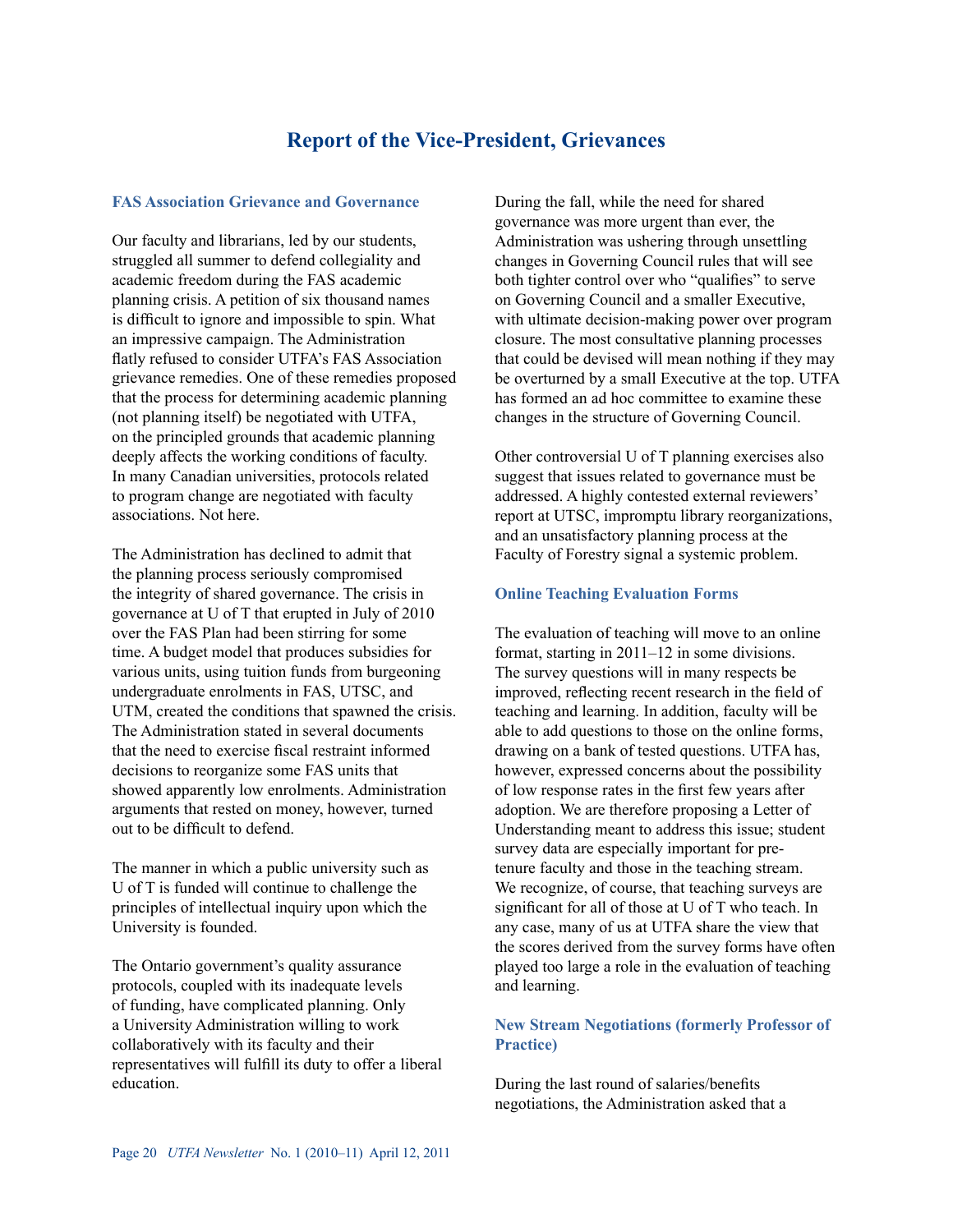working group be established to explore a new stream, which was given a placeholder title that has since been abandoned: Professor of Practice. This new stream (title TBA) would include the current teaching stream as well as professionals, such as international tribunal lawyers, architects, and clinical pharmacists, who would bring to their teaching a practice expertise. Establishing a new stream would provide an opportunity to strengthen the many weaknesses in the current teaching stream appointments policy. With all due respect to those who helped Tutors and Senior Tutors gain the continuing ranks of Lecturer and Senior Lecturer in 1999, that policy change, because it was ill-conceived in some respects, marginalized the teaching stream. Post 1999, for example, UTFA fought for four years for the teaching stream's right to receive credit for scholarship. The current working group on the new stream (co-chaired by Cynthia Messenger and Edith Hillan) suspended its discussions during SBP negotiations but has recently resumed talks. Members will be kept informed of progress through reports to UTFA Council.

## **Grievance Statistics**

Individual grievances are once again high in number. Currently, UTFA is handling approximately 90 files. The tenure denial rate is low. In 2009–10, 84 candidates went up for tenure, and 2 were denied, with 1 file pending. President Naylor did not overturn any positive recommendations last year.

None of the nineteen teaching stream faculty who went up for promotion to senior lecturer was denied.

## **Tenure Workshop**

Once again this year the Grievance portfolio will sponsor a tenure workshop. It will take place on Friday, May 6, 2011, from 1:30 to 3:00 p.m., at University College, 15 King's College Circle, Room UC 140. This workshop will also cover the threeyear review. All are welcome. Please register by email to faculty@utfa.org.

#### **Thanks**

In closing, I would like to say how much I appreciated both UTFA's General Counsel, Heather Diggle, and Counsel Alison Warrian for their extremely hard work this year. I am also very grateful for the devoted work of Counsel Carol Wolkove. I would like to thank, too, the lawyers of Sack Goldblatt Mitchell, without whom we could not offer the high level of service our members enjoy. A heartfelt thanks to Marta Horban and Chris Penn for providing support to the portfolio in recent months. Finally I would like to thank the UTFA Grievance Committee: Mounir AbouHaidar, D. Peter Dungan, Helen Grad, Shashi Kant, and Shelly Ungar.

Cynthia Messenger Vice-President, Grievances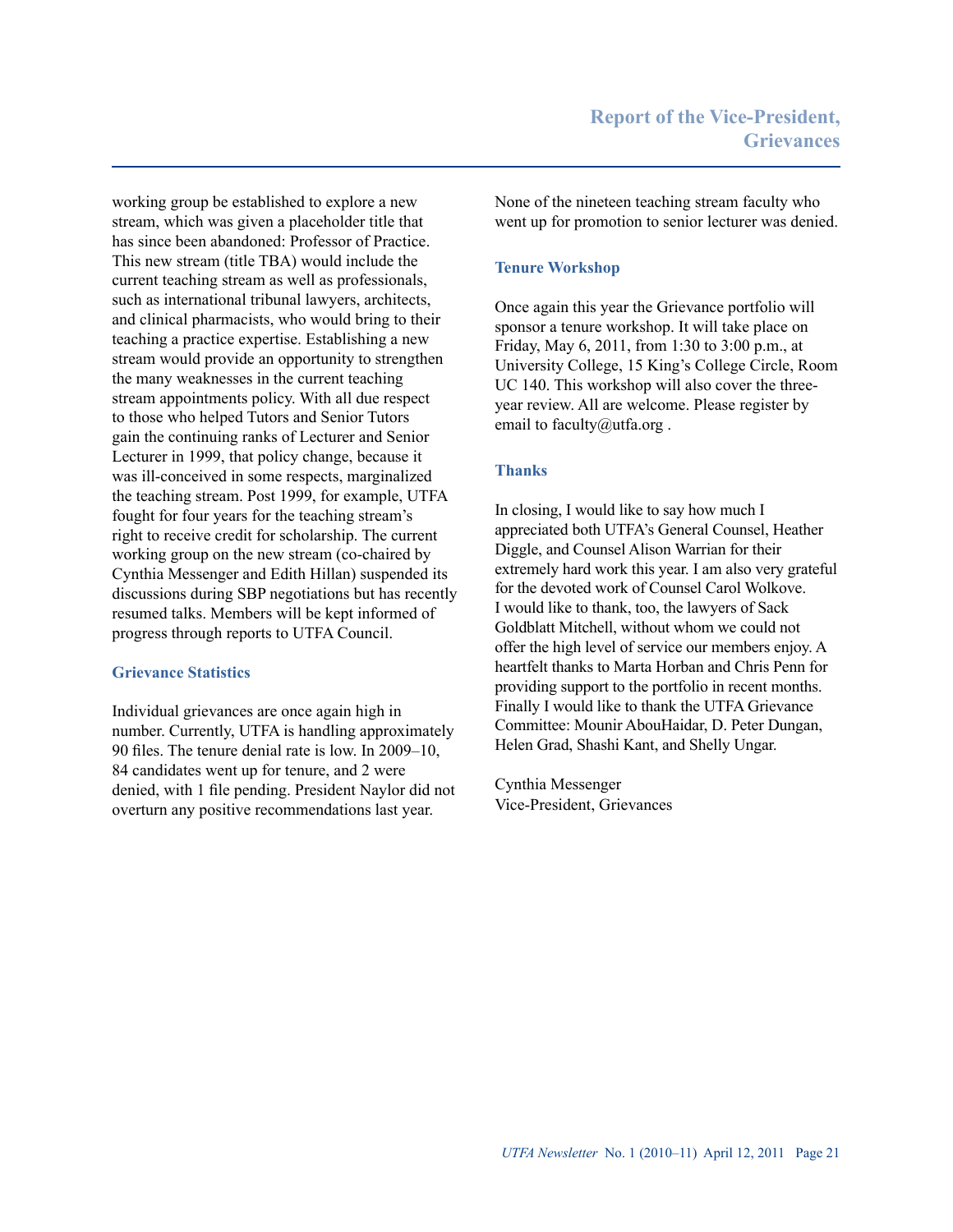# **Report of the Vice-President, University and External Affairs**

*"It was a dark and stormy night; the rain fell in torrents – except at occasional intervals, when it was checked by a violent gust of wind which swept up the streets (for it is in London that our scene lies), rattling along the housetops, and fiercely agitating the scanty flame of the lamps that struggled against the darkness."*

You may be wondering why my report starts with the opening sentence of *Paul Clifford*, the 1830 novel by Edward Bulwer-Lytton. But change the setting to Toronto, lose the lamps, and bring the time forward to November 16, 2010 – and we have the setting for UTFA's C. B. Macpherson Memorial Lecture.

#### **C. B. Macpherson Memorial Lecture**

Over a hundred people braved winds gusting in excess of 40 km. and more than 30 mm. of rain to hear Professor Ron Deibert give a fascinating and entertaining presentation entitled "The Battle for Cyberspace Democracy." His talk dealt with the evolution of cyberspace from a kind of free and open public sphere to something today that is under threat from a variety of quarters and at the centre of a geopolitical battle. The question and answer session underlined the engagement and interest that Professor Deibert's address evoked.

Planning for the next Macpherson lecture is already under way.

## **CAUT and OCUFA**

I attend several meetings as your representative to CAUT and OCUFA. These include the fall CAUT Council and the pending spring Council where the Equity and Women's Committees will be disbanded and a new Diversity Council established. The Diversity Council will harmonize the work of the two committees and represent a wider range of stakeholders. I attended several OCUFA Board of Directors meetings, including the special one called in early September to discuss the Ontario Government's fiscal initiative,

Not surprisingly both CAUT and OCUFA, given the overlap in their memberships, were actively involved last summer and into the early fall in responding to the Ontario Government's call for compensation restraint. UTFA members will know that the arbitrated settlement of our bargaining reflected an explicit rejection of the government's call. Other associations were not so fortunate.

OCUFA has been engaged in the ongoing pension solvency relief issues and this is reflected in the many meetings of the various OCUFA committees and in OCUFA's dealings with government ministers and the civil service (especially the Ministry of Training, Colleges and Universities and the Ministry of Finance).

I have been involved in the work of OCUFA's ad hoc communications committee, which has been examining the confederation's various means of communications and the effectiveness of its website. This work is especially relevant to faculty associations and the public alike as we get ever closer to the provincial election of October 6.

## **Awards**

This year the UTFA Undergraduate Tuition Award went to Alexandra Peng and the Al Miller Memorial Award went to Rawle Gavin Agard. I am sure that all of us congratulate them and it is my pleasure to present both of them at this AGM. I am not aware of many other faculty associations across the country that sponsor these kinds of awards.

With respect to awards and recognition coming from and to our colleagues, I would remind you that both CAUT and OCUFA sponsor several awards. These include the Academic Librarians' Distinguished Service Award, the Donald C. Savage Award, the Milner Memorial Award, and the Sarah Shorten Award from CAUT, and the Teaching and Academic Librarianship Awards, the Lorimer Award, and the Status of Women Award of Distinction from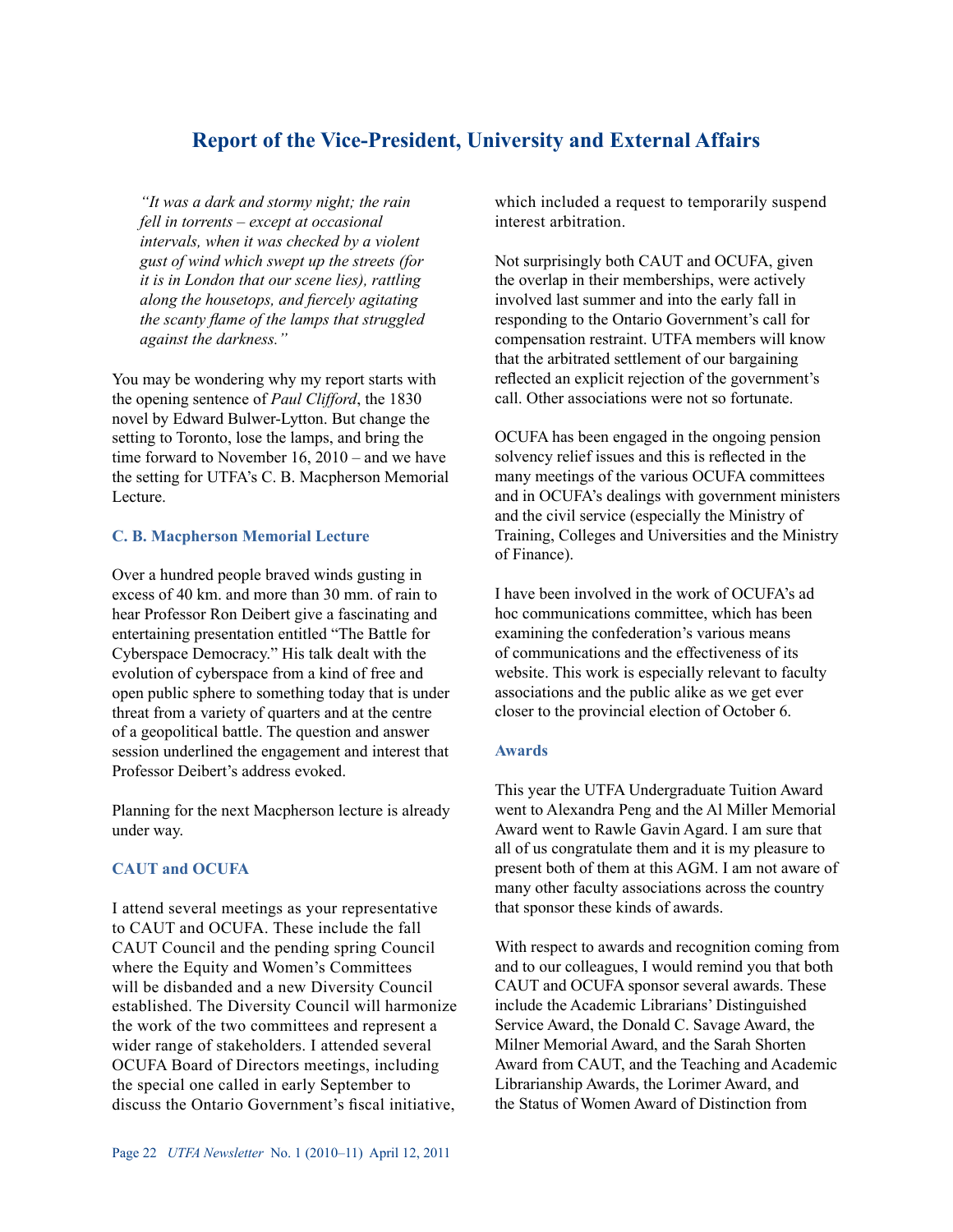OCUFA. Please consider nominating a deserving candidate.

## **The UEA Committee**

The University and External Affairs Committee is invaluable and much of what I have reported above is in no small part due to their efforts. This is especially true with respect to the Macpherson lecture and the UTFA awards. Members of the Committee have been actively involved with UTEAU, in the work protesting the FAS Academic Plan, and in the efforts (including the General Assembly) to reform academic planning and governance here at the University. I want to thank Lino Grima, Helen Grad, Mary Alice Guttman, Victor Ostapchuk, and Luc Tremblay for their advice, contributions, and support.

#### **The UTFA Office Staff**

Whether you are a high wire artist or an UTFA Executive member, a safety net is something always to be appreciated. Marta Horban and Chris Penn have been part of my safety net and I want to thank them for all they have done to support me and the UEA Committee.

## **UTFA Executive/UTFA Council**

I have enjoyed the last two years and much of that has come from my interactions with all of you. I look forward to watching your endeavours in the year to come from the sidelines and wish you well.

Last but not least I want to wish my successor (obviously at the time of writing my unknown successor) all the best and assure him or her that I will be at their back (pushing).

All of which is respectfully submitted,

Kent Weaver Vice-President, University and External Affairs

# **Report of the Treasurer**

The Association continues to be in good financial health. With the increase in dues generated by the recent salary settlement we continue to satisfy budget expectations by balancing expenses with income.

We now have an accumulated reserve fund of approximately \$2,400,000. As prescribed by the UTFA investment policy the reserve fund is divided into thirds: cash, liquid bonds, and liquid equities. The diversification of the funds has minimized the effects of market fluctuations. The Financial Advisory Committee meets in October and April to review the investments in the Association's reserve fund. This year the members of the committee were George Luste, Michael Meth, Louis Florence, and Laurence Booth. I thank them for taking the time to meet and for the engaging discussions.

The treasurer relies on the UTFA bookkeeper and financial officer to provide information and to look after the day-to-day financial operations of the Association. I wish to thank Lyze Dowden and Marta Horban for their help and support in the past year.

Attached to this newsletter are the Association's Audited Financial Statements for the fiscal year ending June 30, 2010. I wish to thank Donna Mehta of Cowperthwaite Mehta for the timely completion of this year's audit.

Dennis Patrick Treasurer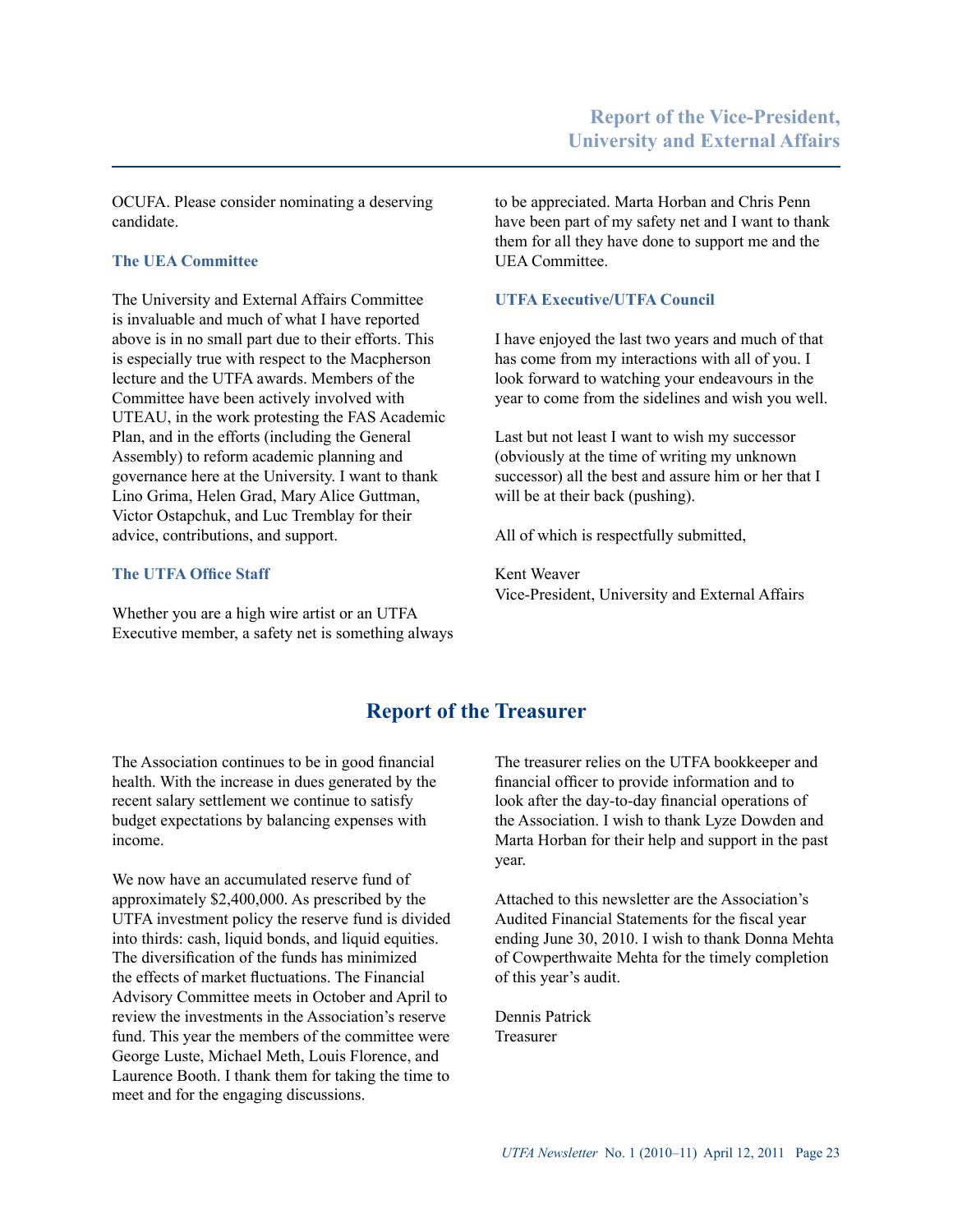## **Report of the Chair of the Appointments Committee**

In the fall, the Appointments Committee met jointly with the Grievance Committee to examine how Association grievances impact appointments policy. UTFA staff lawyers, Alison Warrian and Heather Diggle, gave a presentation to the Appointments Committee on Association grievances and their role in identifying weaknesses in policy. In recent years UTFA launched Association grievances related to the following: the Arts and Science Activity Report form used for the teaching stream; the President's denials of tenure in four cases in which the tenure committees had recommended tenure; the right of denied tenure candidates to complete appeals even if they have had to resign; process in the Arts and Science Academic Plan; and the procedure for renewal of administrative appointments for Librarians.

The committee also developed a **Workshop on Digital Scholarship in the Academic Promotion Process** in cooperation with the Librarians Committee. Chair of the Librarians Committee Harriet Sonne de Torrens has been instrumental in the planning process. This workshop will showcase the scope and complexity of digital scholarship across our academic community and investigate the current process for including digital scholarship in tenure and promotion reviews. Is it inclusive enough? How clear are the guidelines for evaluation of intellectual processes? How can one make sure that the breadth of effort behind the creation of digital content is recognized and understood? Does

our appointment language address the technological challenges resulting from advances in digital scholarship?

The UTFA Workshop is scheduled on Monday, May 2, 2011, 12:00 to 4:00 p.m., at the Faculty Club. The Guest Speaker is Dr. Peter Simpson, CAUT, and the subsequent panel will include Prof. Frances Garrett (Dept. for the Study of Religion), Dr. Leslie Chan (Dept. of Social Sciences), Ms. Rea Devakos (UT Libraries), and Prof. Grace Bradley (Dentistry). A poster session for UTFA members to showcase scholarship of U of T faculty and librarians is included. Members should register by email by Monday, April 25, to **faculty**@utfa.org.

We have also met to discuss the proposal for a new stream – called, until recently, Professor of Practice – and the Provostial guidelines on the student evaluation of teaching in courses.

I would like to thank Peter Dungan, Bill Ju, George Luste, Jody MacDonald, Cynthia Messenger, John Munro, Jeff Newman, Judith Poë, Margaret Procter, Dennis Patrick, Harriet Sonne de Torrens, Dena Taylor, and Judith Teichman for their very much appreciated contributions to the Appointments **Committee** 

Helen Grad Chair, Appointments Committee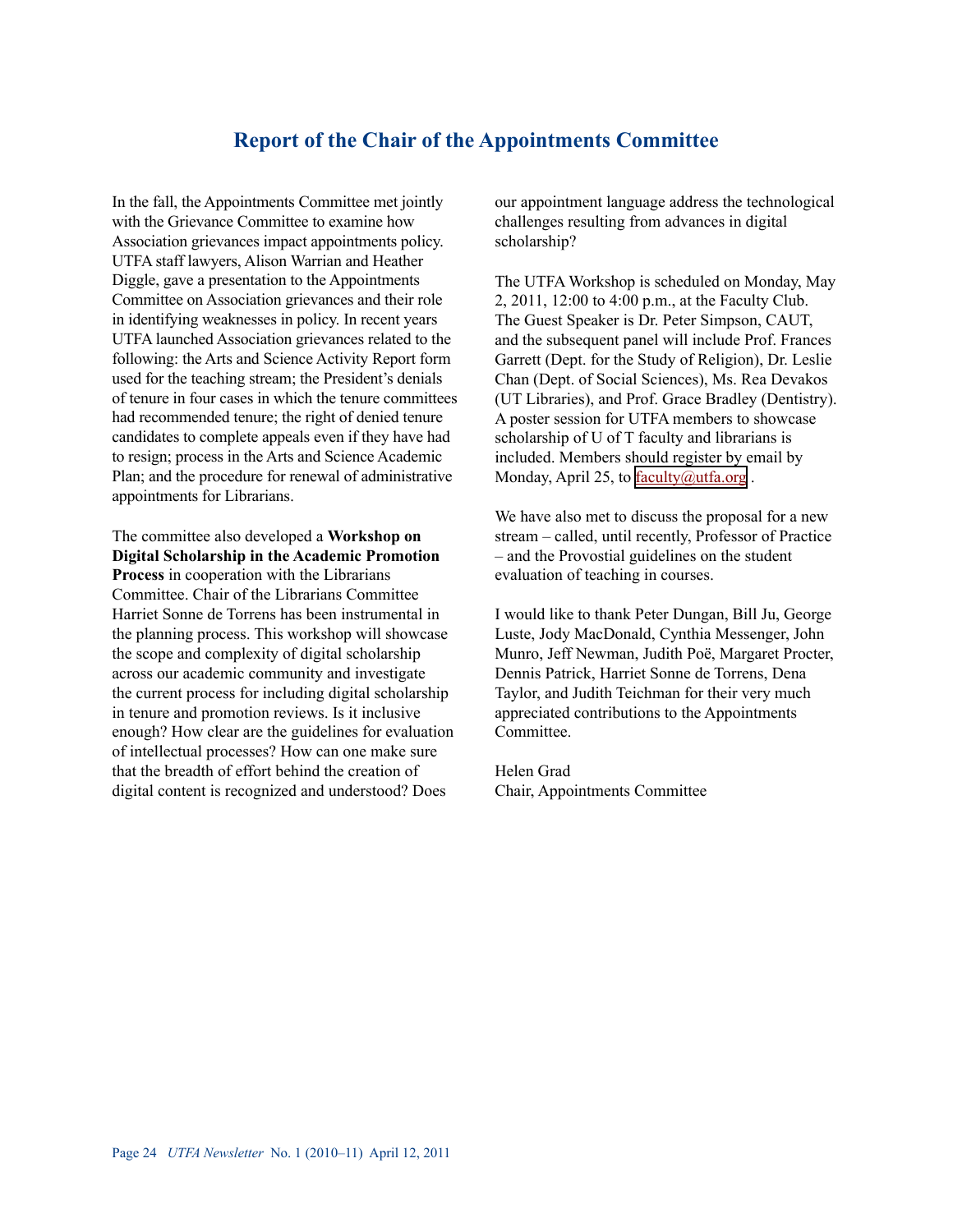# **Report of the Chair of the Equity Committee**

UTFA released a major Equity Report examining faculty and librarian salaries, along with an extensive statistical appendix, in June of 2010. The report was authored by myself and staff member Reni Chang, and is available from the Faculty Association web site.

Our study revealed that equity issues at the University of Toronto are extraordinarily complex. Gender continues to be a salient issue although not evenly so across the university. The report also revealed discrepancies in salaries across the three campuses with significantly lower faculty salaries on the east/west campuses than on St. George. While the report touched on salary inequalities among librarians and teaching stream faculty, it did not treat librarian and teaching stream equity issues in detail. UTFA issued a news release announcing the report.

UTFA's president and I received many positive responses to the report and very few negative ones. Several UTFA members suggested that the Equity Committee continue to pursue equity issues through additional studies. One of the difficulties we confronted in putting together the Equity Report was the lack of sufficiently detailed salary information. Hence, UTFA has made information requests to the Administration in order to examine in depth the sources of the salary inequalities uncovered in the report.

The Equity Committee has met twice since my 2010 report. At its meeting in June, the committee recommended that the chair investigate possible reasons behind the salary disparities identified and that the UTFA Executive consider the possibility of grievances addressing some of the salary discrepancies identified in the report. The committee also strongly recommended further in-depth equity reports covering librarians and teaching stream faculty. For example, I believe it is useful to begin collecting data on salary as it relates to other diversity issues such as race and ethnicity. At its second meeting, in October, the Equity Committee considered some of the problems in

producing those additional reports. The committee recommended that the Chair meet with the Librarian and Teaching Stream Committees in order to consider what additional data pertaining to equity issues was required and to explore the possibility of acquiring this additional information through separate surveys. Between the end of October and early December, I and staff member Reni Chang met with the Librarian and Teaching Stream Committees to identify pertinent issues and to work out surveys appropriate to each of these streams. These librarian and teaching stream surveys, after approval from their respective committees, were included in the recently administered bargaining survey. We have just received the results from these surveys and are beginning to examine the data.

Since the salary discrepancies between the three campuses were the most consistent among the differentials identified in the Equity Report, the Chair recommended, and the Executive approved, an Association grievance on this issue. UTFA council accepted this recommendation in principle. We are currently awaiting additional salary information from the Administration pertaining to this issue.

As Equity Chair, I have also been concerned about inequality in workload. It is UTFA's hope that the newly acquired workload policy will go some considerable way to addressing this problem. The inclusion of a tri-campus workload committee in the new workload policy will hopefully become one of the most important measures in ensuring workload equity across campuses.

I would like to thank staff member Reni Chang, who continues to work on equity issues with me, and all of the members of the Equity Committee – Chi-Guhn Lee, Hazel McBride, Noel McFerran, and Terezia Zoric – for their advice and support during the past year.

Judith Teichman Chair, Equity Committee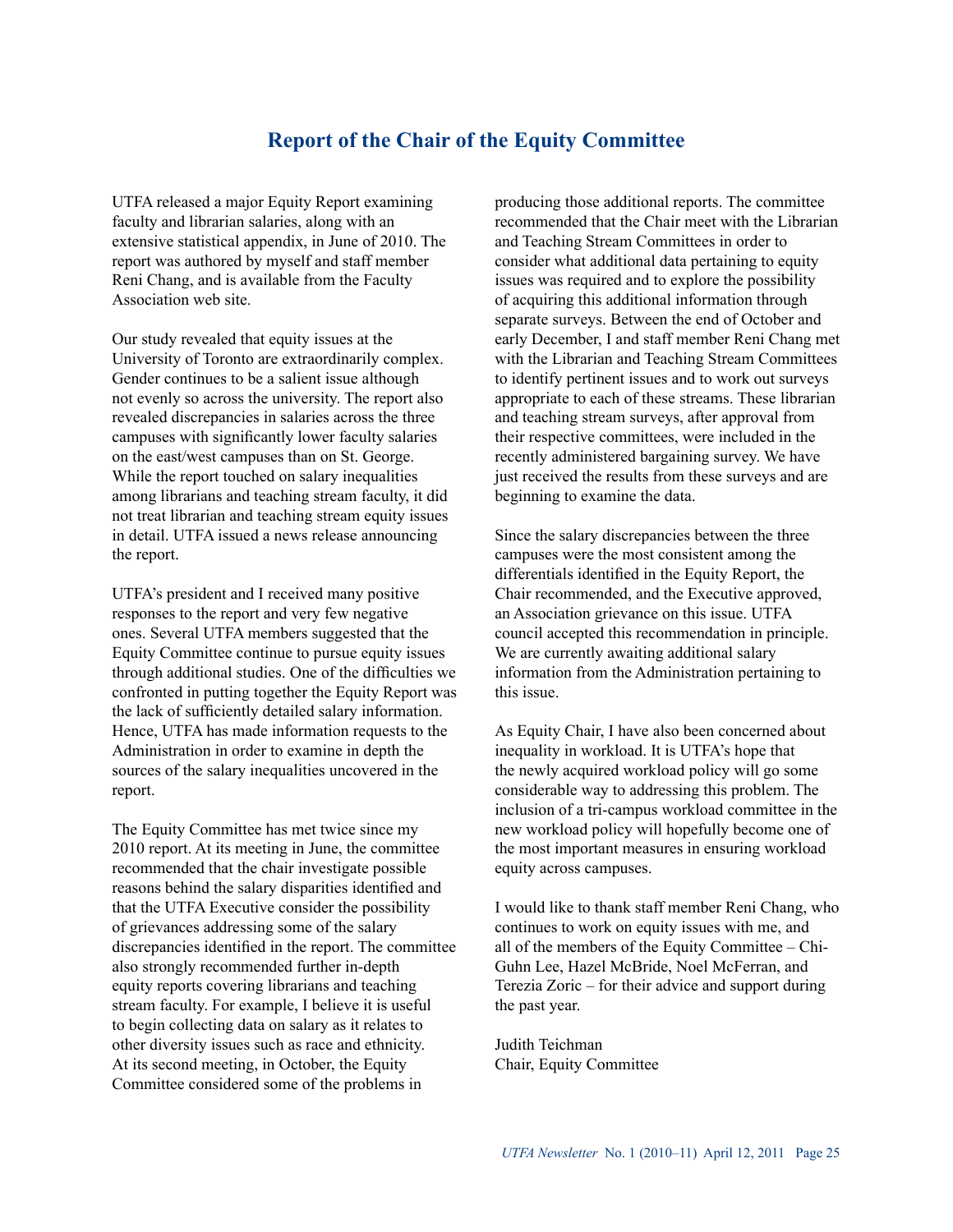# **Report of the Chair of the Librarians Committee**

The UTFA Librarians Committee program for 2010–11 has included the organization of three tri-campus forums for librarians; the formation of two working groups on workload and appointments policies; participation in two meetings with the Joint Librarians and Administration Committee; collaboration with the UTFA Appointments Committee on a workshop on digital scholarship (May 2, 2011); and a concerted outreach program that has resulted in new professionals becoming involved in UTFA and the Librarians Committee. The new UT Librarians' Blog ([http://utlibrarians.](http://utlibrarians.wordpress.com/) [wordpress.com/](http://utlibrarians.wordpress.com/) ) provides members with up-to-date news about UTFA and the accomplishments of our academic librarians.

The profession of academic librarianship has the most to offer when there is an assurance of academic and intellectual freedom, shared governance, and an ability to actively participate in the future of our libraries and professions. The UTFA Librarians Committee takes these issues very seriously. The voice and expertise of those who build and support our libraries ultimately serve those who are forging new paths in research and teaching.

The University of Toronto prides itself on pursuing excellence at all levels. Therefore, we should have the right to have parity with colleagues at comparable institutions in Canada and the U.S. Many of the issues facing academic librarianship in our community are being addressed by other Canadian universities with certified faculty associations. They have the power and the authority to argue successfully for their members. It has long been acknowledged (e.g., by CAUT, AAUP, ACRL, and ALA) that universities benefit from one collective agreement that equally represents all faculty, teaching stream, librarians, and archivists. Librarians are seeking fundamental changes:

- • First and foremost, the *right* to negotiate all terms and conditions of employment. If members of CUPE and USW have this right, why not the U of T faculty, librarians and archivists?
	- Right now, we can only negotiate within the

narrow terms of article 6 on compensation and workload.

- We need one framework governing all terms and conditions of employment, with up-todate language and provisions for librarians, faculty, and the teaching stream. Our Memorandum of Agreement is currently more than 30 years out of date.
- We need equal rights for all U of T librarians across our three campuses, departments, colleges, and institutional libraries. Currently, unfair inequalities prevail.
- Academic librarians need academic and intellectual freedom, a role in shared governance, and a forum to express their concerns openly, without fear of penalties. Academic librarians work at the forefront of controversial issues:
	- Struggles over equity, copyright ownership, intellectual property pertaining to authors, publishers, e-resources and e-publishing, censorship, the influence of corporatization, development of digital resources and collections versus sustainability, growth and budget restrictions •
	- The trend in academic libraries to move away from specialists and the mastery of scholarly subject expertise, as administrators seek to address changing needs with limited resources •
	- The replacement of academic librarians with technicians, administrators, and others who lack the professional or academic expertise to contribute in meaningful ways to important decisions that will have long-term ramifications concerning our libraries and collections •
- Greater job security:
	- Our dated librarians' policy has a financial stringency clause (46) which can terminate our permanent status. We deserve a new policy that equates permanent status with faculty tenure as is the case at Queen's, York, Windsor, Guelph, and other universities in Canada.
	- OCUFA, CAUT, ALA, ACRL, and AAUP have all supported tenure or the equivalent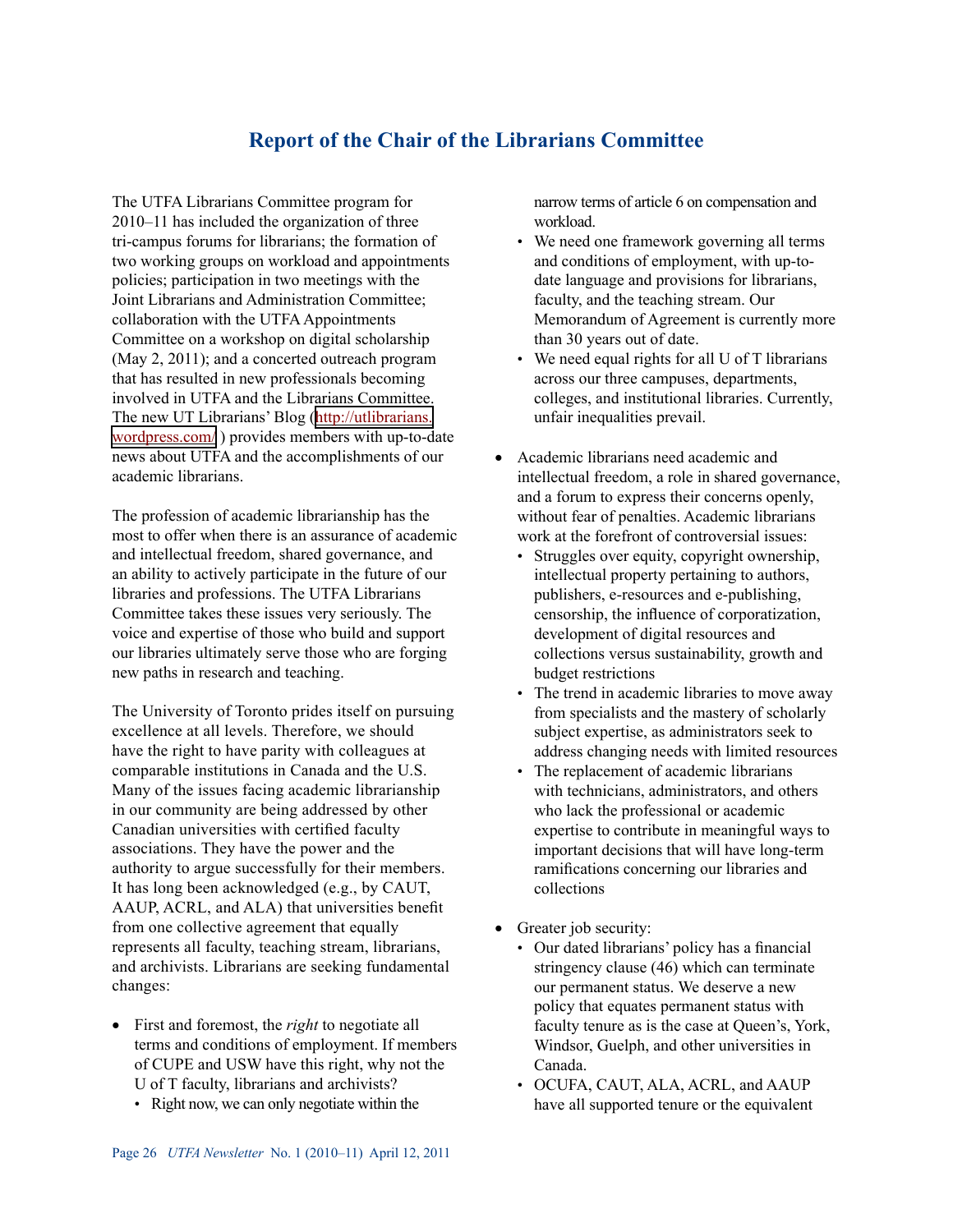terminology (permanence, permanent status, continuing appointment) for academic librarians for more than forty years.

Carole Moore retires as Chief Librarian in June 2011 after more than 25 years at the University of Toronto. Larry Alford from Temple University will be assuming the role of Chief Librarian by August 1, 2011.

A special thank you to the librarians on the UTFA Librarians Committee: Michelle Baratta, Sarah

Fedko, Kathryn FitzGerald, Sheril Hook, Noel McFerran, Suzanne Meyers Sawa, Jeff Newman, Fabiano Rocha, Andrea Shier, Victoria Skelton, Christina Tooulias-Santolin, and Kent Weaver. Thanks also go to the Executive, the UTFA office staff, and those in our community who have worked so hard to support our numerous initiatives, share their expertise, and be willing to step forward to assist.

Harriet Sonne de Torrens Chair, Librarians Committee

# **Report of the Chair of the Membership Committee**

The Membership committee held a series of intensive meetings over spring and summer of 2010 to take stock of two years of stepped-up outreach. Through surveys, focus groups, socials, and lunches with newly hired faculty, we have pursued a process of renewal and transformation: renewal of the Association itself by redoubling efforts to be in direct dialogue with members, by recruiting new members to Council and Executive, and by emphasizing responsiveness to members' concerns and interests; and transformation of UTFA's relationship to Simcoe Hall so that those concerns and interests get the priority they deserve.

Our stock-taking exercise generated two conclusions. First, fundamental change is needed in UTFA's relationship with the Administration. As we talked to members, it was clear their concerns were not limited to salaries, pensions, and benefits – the issues over which UTFA has rights to bargain with the Administration. Rather, a wide range of non-monetary issues, workload first among them, rose to the fore. The input we received – on the challenges of work-life balance as well as the growth of administrative work at the expense of teaching quality and scholarly and professional activities – empowered UTFA to fight for and win the addition of workload to those items negotiable with mediation and arbitration under Article 6 of the MoA.

Yet our success only served to highlight the ongoing limits of the MoA to ensure fair representation for UTFA members. What about procedures governing tenure and promotion? How do we ensure shared governance in academic planning?

The second conclusion of our stock taking was that it was necessary to go back to our members on the larger question of securing a comprehensive framework for bargaining and representation. Certification is the path chosen by the large majority of faculty associations in Canada. But to date faculty and librarians at U of T have not taken that path. We wanted to hear some of the reasons why, and to confer together with our members about alternatives. The Membership Committee obtained approval from Council for another round of consultations with our membership. These consultations are well under way, in the form of department-level focus groups and wider scale socials.

Meanwhile, over summer 2010, the Faculty of Arts and Sciences Academic Plan was released, the Faculty of Forestry was put on the chopping block, and a controversial endowment was secured to underwrite the new Munk School of Global Affairs. Each of these major reorganizations was initiated through characteristically centralized governance processes. The donation from the Peter Munk Charitable Foundation took the issue of expanding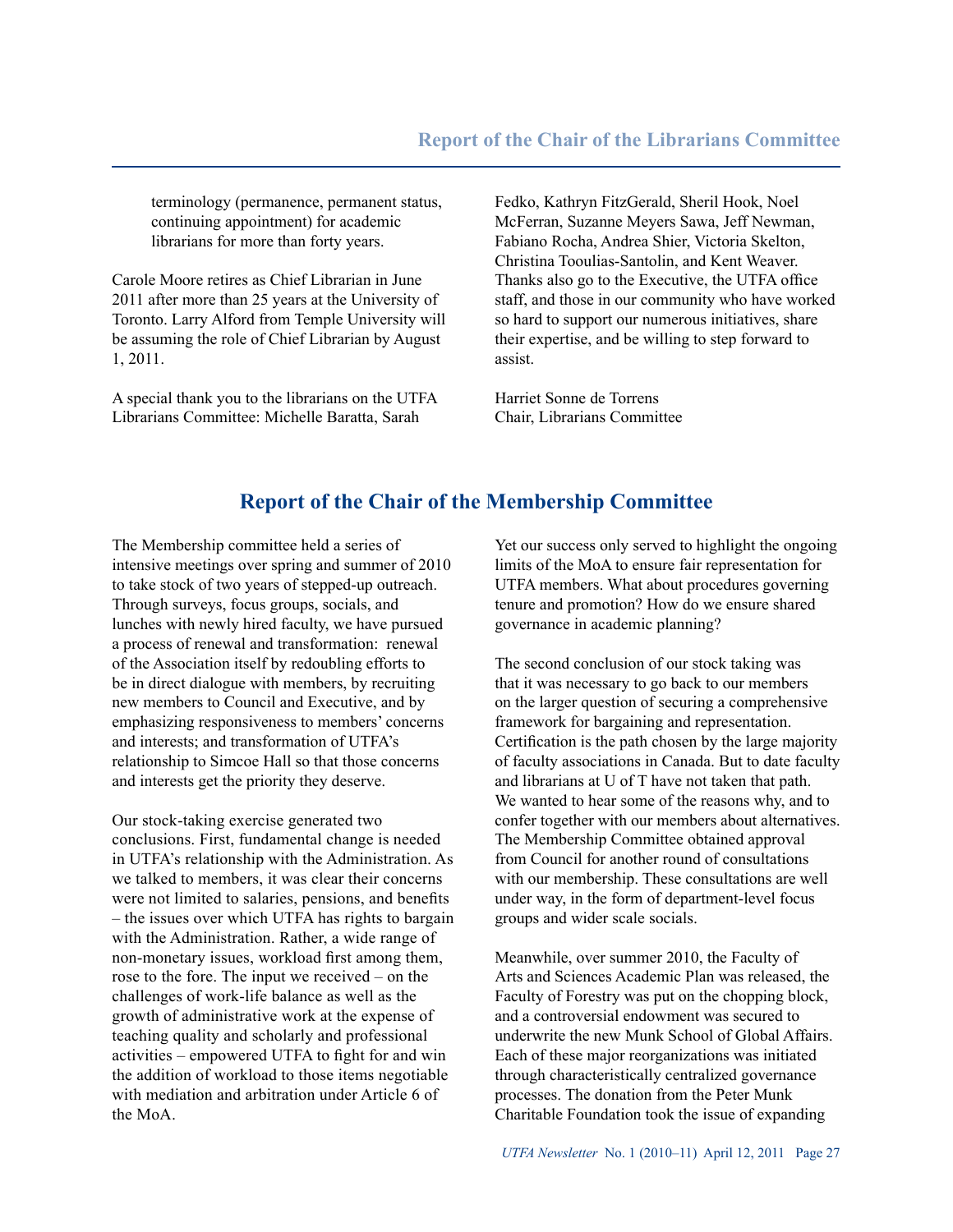corporate influence in particular to a new level of seriousness.

Faculty and librarians, students, and staff responded with a coordinated response. A series of cross-unit and cross-constituency meetings converged around a common sense of indignation and outrage over these affronts to the principles of collegiality and shared governance. UTFA's Membership Committee took part in many of these meetings—relaying information about the existing framework for academic planning and faculty/ librarian representation at U of T, and liaising with the office of the Vice-President, Grievances. The Membership Committee also played a key role in organizing an UTFA Forum on Governance and Academic Planning in September 2010, featuring a panel drawn from U of T faculty and librarians, CAUT, and the law firm Sack Goldblatt Mitchell. Finally, the Membership Committee has been a strong advocate within UTFA for the newly formed General Assembly, a grassroots body of stakeholders in university life, convened this winter to deliberate governance issues.

All the while, the work of outreach continues. Our encounters during the fallout of the FAS Academic Plan brought us first into humanities and social science departments on the St. George campus. But we have subsequently held focus groups in physical sciences, in professional schools, and on all three campuses. Our main task is to listen to members, about their views of UTFA, about their aspirations for their faculty association, and about their vision of the university. We are particularly keen to hear

how UTFA can better serve to express these visions, visions that reflect the values of our members as intellectuals, as teachers, as professionals. We are finding wide awareness of the limits of the MoA and the need to rework faculty/librarian representation. And we are learning a great deal from members' views about the possibilities and challenges of securing such representation.

My first thanks in this work go to members themselves who have shared their time, welcomed us, and deliberated collegially. Thanks also go to the Membership Committee, the Executive Committee, and members of Council who have helped to set up focus groups. This year the following wonderful colleagues sit on the Membership Committee and have helped shaped its direction: Mounir AbouHaidar, Joshua Barker, Helen Grad, Lino Grima, Paul Hamel, Carol Percy, Scott Prudham, Phani Radhakrishnan, Peter Sawchuk, Victoria Skelton, Je Sook Song, Harriet Sonne de Torrens, John Valleau, Kent Weaver, and Terezia Zoric. David Mackenzie, Anna-Rae Fishman, Scott Prudham, George Luste and Cynthia Messenger all mentored me in the ways of UTFA and I extend my heartfelt thanks for this labour.

If you and your colleagues would like to participate in a dialogue about the future of UTFA and the University of Toronto, please contact the membership Committee at [membership@utfa.org](mailto:membership@utfa.org).

Katharine Rankin Chair, Membership Committee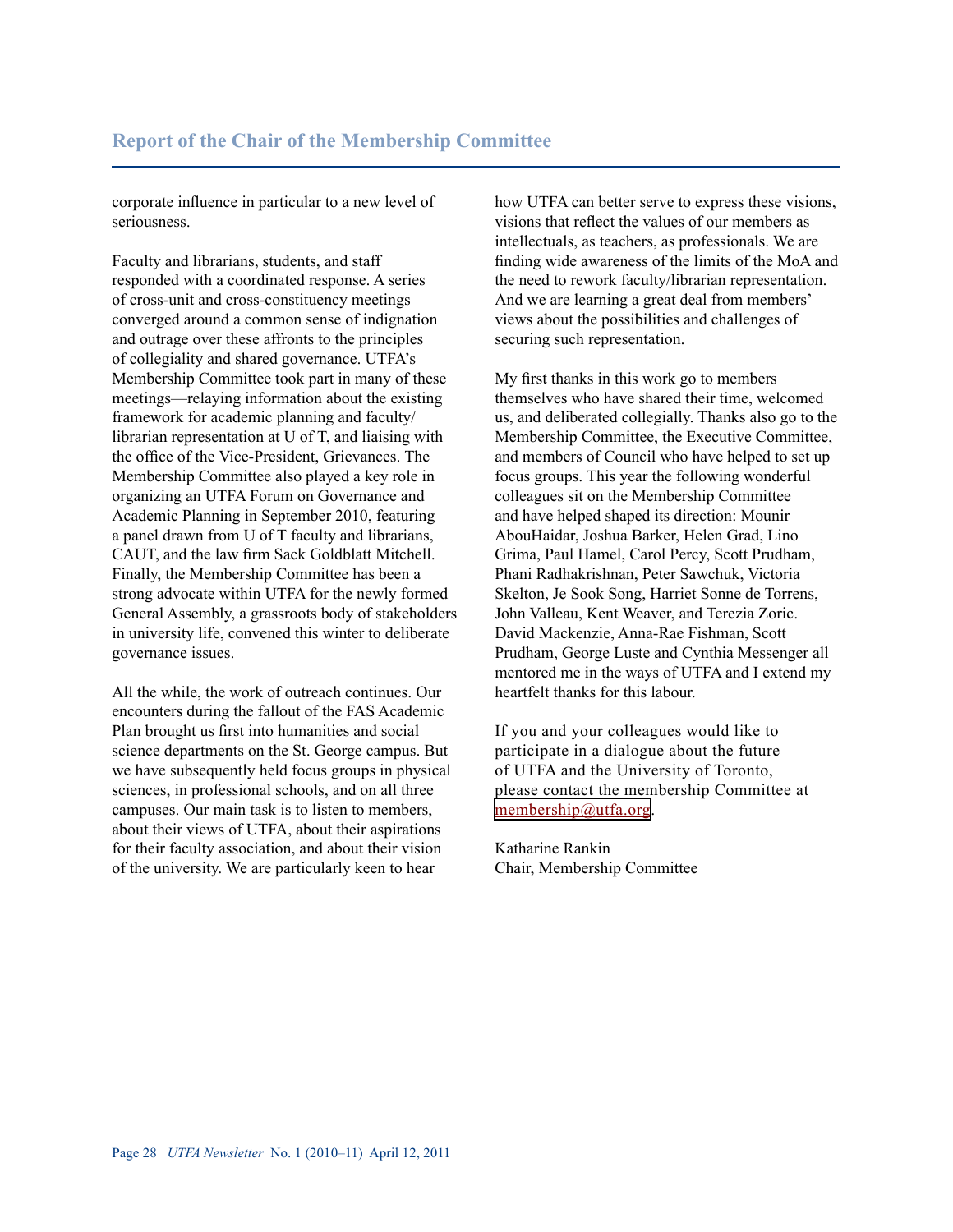# **Report of the Chair of the Teaching Stream Committee**

This academic year the Teaching Stream Committee focused on strengthening security and status in the teaching stream, assessing workload and evaluation concerns, and planning a promotions workshop for our teaching stream faculty. We are an active and engaged committee. UTFA's 2010 report "Response to OCUFA's Questions on Teaching Intensive Appointments" is available on UTFA's Teaching Stream web page at [http://utfa.org/content/teaching](http://utfa.org/content/teaching-stream-committee-2010-2011)[stream-committee-2010-2011](http://utfa.org/content/teaching-stream-committee-2010-2011) . UTFA members are encouraged to review this important document.

#### **Strengthening Security and Status in the Teaching Stream**

Strengthening security and status of our teaching stream is a key advocacy role for our committee. The current U of T appointments policy identifies that Lecturers appointed for less than 76% of a yearly or multi-year contract are covered under the part-time policies and are not eligible for promotion. Lecturers hired for 76% and above in yearly or multi-year contracts are covered by the full-time policies and must be reviewed for promotion in their fifth year.

Our committee reviewed an "Information Request" document on Promotions to Senior Lecturer compiled by the Office of the Vice-President and Provost. This document highlights promotion to Senior Lecturer statistics from 2003–04 to 2009–10. During this time 97% of the UTFA Lecturers reviewed (105) were promoted to Senior Lecturer. This statistic is reassuring but may not be comprehensive. We are not able to compare the number of full-time Lecturers hired during these years to the number who went forward for promotion. Therefore, we are unable to ascertain if all full-time Lecturers hired during this time period went forward for review for Senior Lecturer. The recent UTFA equity survey suggests that in 2009 there were just over two hundred UTFA Lecturers and slightly fewer Senior Lecturers. A current UTFA goal is to obtain timely information on the hiring of new Lecturers and compare results to future promotions statistics.

In the late 1990s the teaching stream titles changed to "Lecturer" and "Senior Lecturer" with ongoing appointments for Senior Lecturers. These changes enhanced both security and status for the teaching stream. Subsequently, the university granted the title of Lecturer, along with three levels of promotion, to unionized, non-permanent and often part-time sessionals. This nomenclature continues to cause confusion with students and faculty. As stated in our 2010 AGM newsletter, we need titles that "*grant faculty with teaching-intensive appointments the same level of esteem as is properly granted to our colleagues in the tenure stream.*" Security and title change are currently being examined by a joint working group exploring a new stream at the University of Toronto. This joint working group is composed of representatives of the Office of the Vice-Provost along with UTFA representatives George Luste, Cynthia Messenger, and Scott Prudham.

The Teaching Stream Committee collaborated with the Appointments Committee to identify key reforms needed in the titles and appointments of full-time teaching stream faculty. Our committee argues that these reforms are long overdue as are reforms in the part-time teaching stream policies.

## **Assessing Workload and Course/Faculty Evaluation Concerns**

The Teaching Stream supported Judith Teichman, chair of UTFA's Equity Committee, as she designed and distributed an online survey for members of UTFA's Teaching Stream. Responses are under review.

Cynthia Messenger, a committee member, is serving as an UTFA representative on U of T's Course Evaluation Working Group. All Teaching Stream members are encouraged to review the Course Evaluation Working Group Report. This report is posted on the CTSI web site at [http://www.](http://www.teaching.utoronto.ca/teaching/essentialinformation/evaluation-framework.htm) [teaching.utoronto.ca/teaching/essentialinformation/](http://www.teaching.utoronto.ca/teaching/essentialinformation/evaluation-framework.htm) [evaluation-framework.htm](http://www.teaching.utoronto.ca/teaching/essentialinformation/evaluation-framework.htm) . The Teaching Stream Committee discussed the proposed changes and will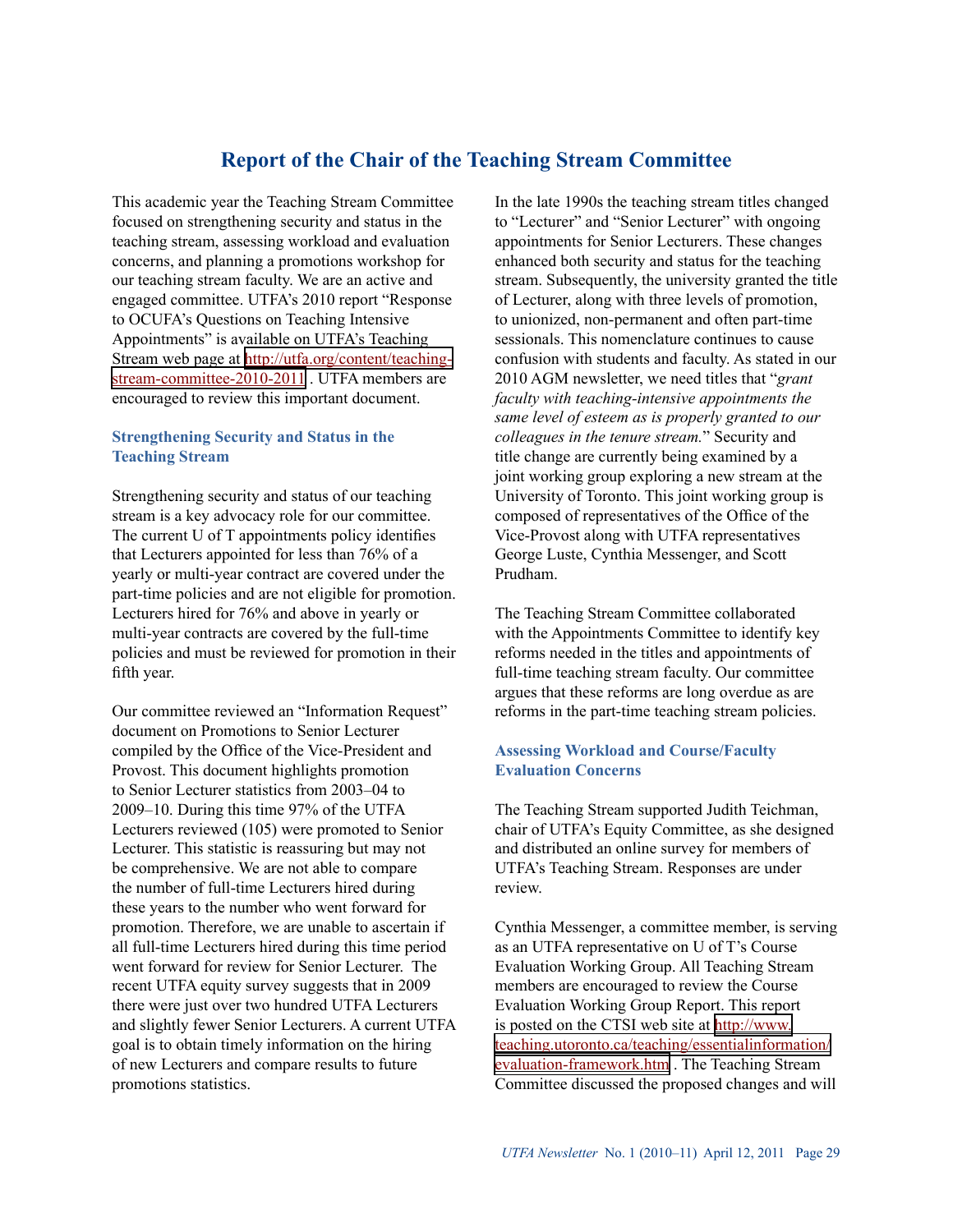forward concerns about timing of the evaluations, negative impact upon faculty teaching scores and overall course scores, low response rates, and the removal of the key question asking students to rate the course on a scale of 1 to 10.

## **Promotions to Senior Lecturer Workshop**

UTFA is presenting a workshop to assist faculty members in the teaching stream in preparing for promotion consideration. It will be held at the Health Sciences Building (HS), 155 College Street, Room 106, on Thursday, April 28, 2011, from 9:30 a.m. to 1:30 p.m. All members of UTFA's teaching stream are welcome to attend. Members wishing late registration should email  $\frac{\text{penn}(a) \text{atfa.org}}{\text{benn}(a)}$ April 21, 2011.

#### **Appreciation**

Finally, many thanks to the members of UTFA's Teaching Stream Committee: Don Boyes, Jim Clarke, Tyler Evans-Tokaryk, Sherri Helwig, Bill Ju, George Luste, Brock Macdonald, Hazel McBride, Cynthia Messenger, Susanne Meyers Sawa, Geeta Paray-Clarke, Dennis Patrick, Judith Poë, Margaret Procter, Scott Prudham, Rosa Sarabia, and Terezia Zoric. Special thanks to Chris Penn and Marta Horban and the UTFA staff for their thoughtful support.

Jody (Geraldine) Macdonald Chair, Teaching Stream Committee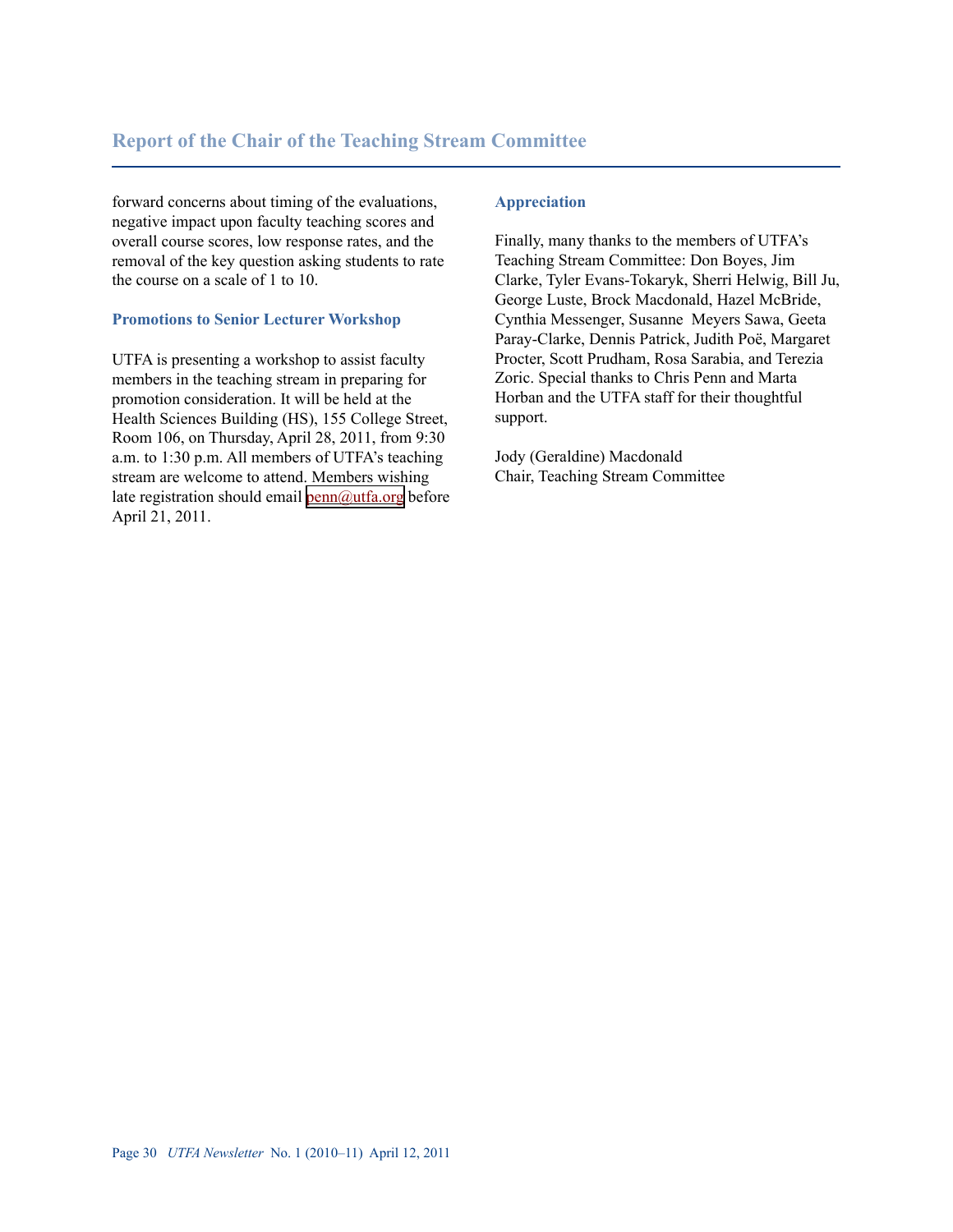# **Promotion to Senior Lecturer Workshop**

Health Sciences Building, 155 College Street Room: HS 106

# **Thursday, April 28, 2011** 9:00 a.m. to 1:30 p.m.

The University of Toronto Faculty Association is pleased to present a workshop to assist faculty members in the Teaching Stream in preparing for promotion consideration. The workshop is open to all Teaching Stream members of the Faculty Association. Participants will receive information packages.

Members requesting late registration should email Chris Penn at  $\frac{f_{\text{aculty}}}{\text{cutoffa.org}}$ with their name, department, and/or faculty.



Wheelchair Accessible

# **Tenure Workshop**

University College, 15 King's College Circle Room: UC 140

# **Friday, May 6, 2011** 1:30 to 3:00 p.m.

The University of Toronto Faculty Association is presenting a workshop on the three-year review and the tenure review.

**This workshop is open to all members of the Faculty Association.**

Members should register by email: [faculty@utfa.org](mailto:faculty@utfa.org)

## **The workshop will focus on the following:**

- The three-year review •
	- The tenure process •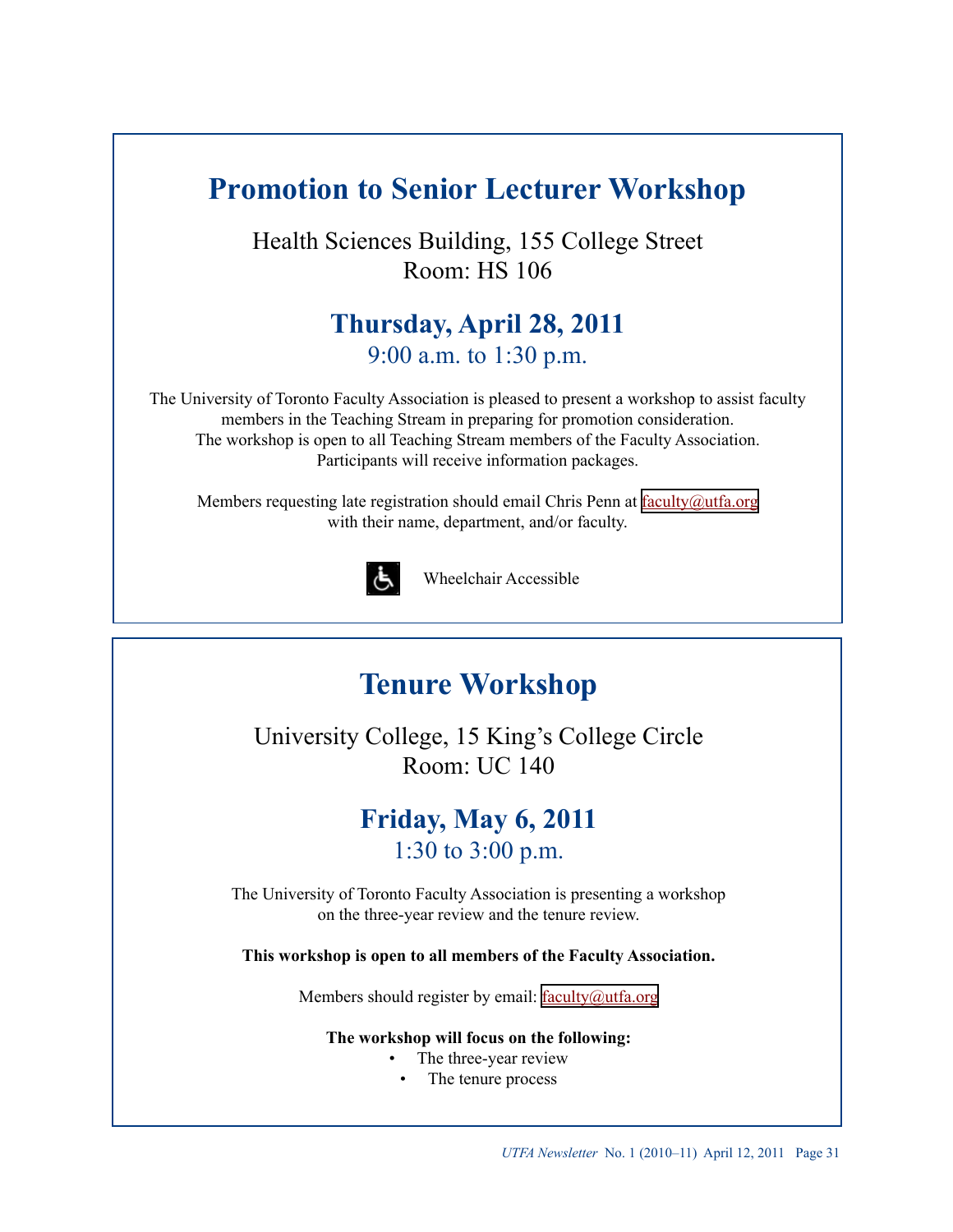# **A Workshop on Digital Scholarship in the Academic Promotion Process**

Faculty Club, 41 Willcocks Street, Main Floor Lounge

# **Monday, May 2, 2011**

12:00 to 4:00 p.m. 12:00 to 1:00 p.m. Registration and Lunch

Digital scholarship is happening across the humanities, the social sciences, and the scientific, technical, and medical fields. This workshop will showcase the scope and complexity of digital scholarship in our academic community and investigate the current issues for including digital scholarship in the tenure and promotion process.

Guest Speaker: Dr. Peter Simpson, CAUT Panelists: Prof. Grace Bradley (Dentistry) • Dr. Leslie Chan (Dept. of Social Sciences) Ms. Rea Devakos (UT Libraries) • Prof. Frances Garrett (Dept. for the Study of Religion)

**This workshop is open to all members of the Faculty Association.**

Members should register by email by Monday, April 25 to [faculty@utfa.org](mailto:faculty@utfa.org) Please indicate if you will be attending lunch and have any dietary restrictions.

# **>> CALL FOR SUBMISSIONS <<** *Poster Session for*

# **Digital Scholarship in the Academic Promotion Process May 2, 2011 at the U of T Faculty Club**

# **Showcase your digital project!**

We are pleased to announce that tables will be set up for UTFA members to show the community some of the projects faculty and librarians are working on at the University of Toronto. Please email <u>faculty@utfa.org</u> with your intent to participate with the following information:

- Name
- Contact information (email & phone number) 250-word statement about the project
- Affiliated faculty unit or library •
- Name of digital project
- - Requirements needed to show the project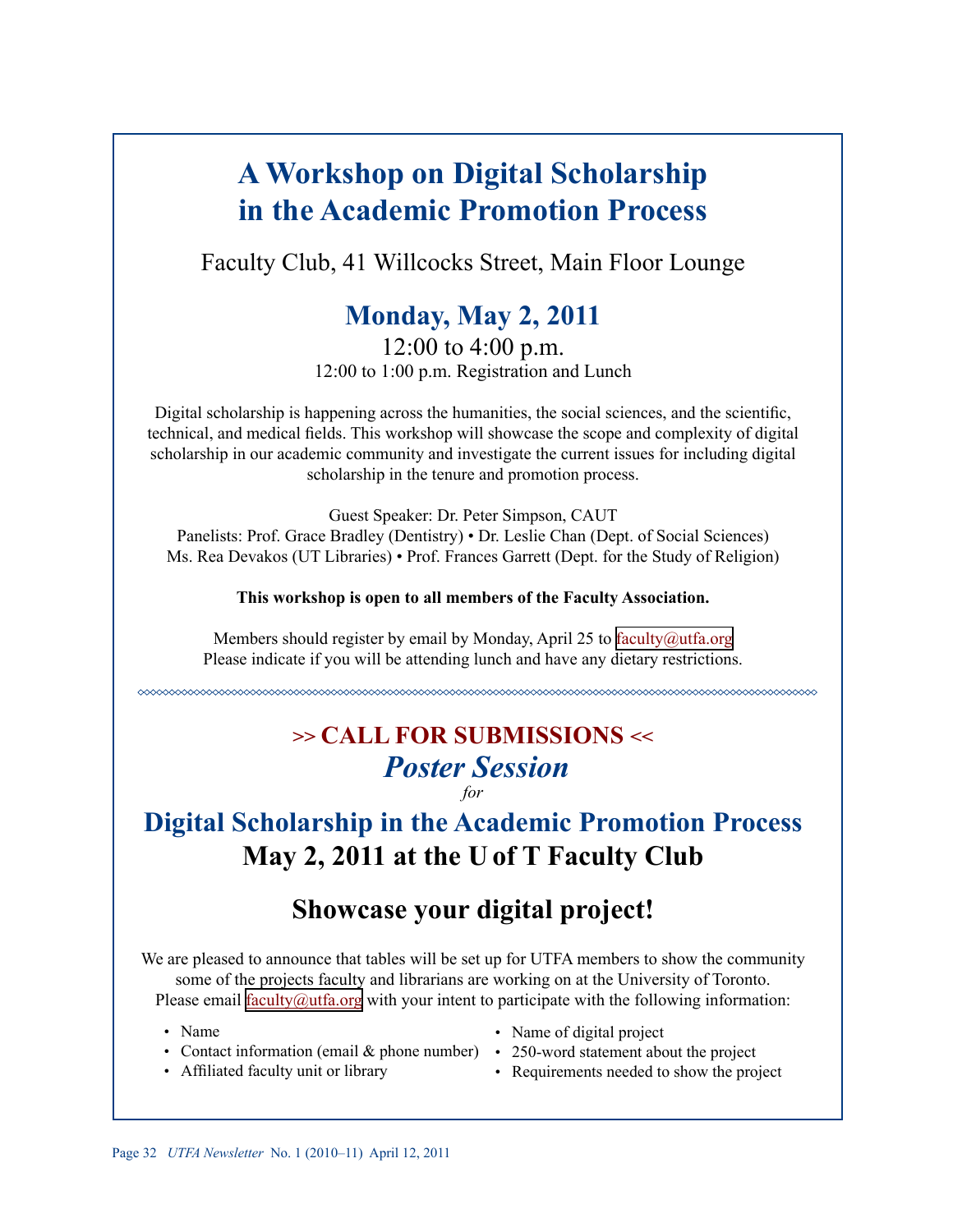## **Feature Articles**

## **The Campus Controversies of 2010 to 2011 and Their Implications**

Ken Kawashima, Associate Professor, East Asian Studies

The 2010-11 academic year was marked by some alarming developments. In the summer of 2010, several academic units were notified by the Dean's office that their departments and programs were slated for "dis-establishment." The Faculty of Arts and Sciences Academic Plan provoked an immediate counter-punch from faculty, librarians, students, and staff. A self-organized, grassroots opposition grew and furnished a powerful analysis and critique. We learned that the Administration had no viable academic plan for the proposed School of Languages and Literatures and that supposed financial exigencies were based on confusing, contradictory and unevenly distributed information about the university's finances. UTFA filed an unprecedented grievance that is still unresolved. The reversal, late in the fall term, of many of the Plan's immediate proposals signalled the power of a broad and inspired coalition animated by renewed commitment to *real* collegiality and shared governance.

Did the mass demonstrations of protest and distrust change the way the Administration is carrying out academic planning? Have we come closer to realizing shared governance? Or, have the protests emboldened the Administration to move toward even more unilateral, top-down modes of governing at U of T?

It is clear that the protests sparked a defensive reaction. The Administration has consistently disavowed the procedural failures and intellectual bankruptcy of the Plan, and has perversely sought to take credit for the new forms of crossdepartmental alliances that formed in opposition to it. Moreover, it's now come to light that even while we were fighting the Plan, the Administration was already busy producing an ideological storm. On the one hand, it emphasized over and over how the unicameral system of governance was sound and working fine. Yet, on the other hand, Administrators were actively discussing a significant transformation of the existing governing system, one that would arrogate more power to the Executive Committee of Governing Council. Read the *Report of the Task Force on Governance* (June 22, 2010),

from the Office of the Governing Council. Read how Recommendation 21 seeks to give "*greater delegation of approval matters to the Executive Committee, acting on behalf of the Governing Council*," and to specifically arrogate "*final approval authority*" to the Executive Committee for "*proposals for the establishment or termination of academic units, consistent with the University's strategic and academic plans*."1 This is a mockery of shared governance.

Much discussion has taken place recently about the rising profile of corporate interests and investments on campus (e.g., Peter Munk, Barrick Gold, and the Munk School). This recent controversy is symptomatic of a worldwide trend in which "university governance" and "corporate governance" become increasingly intertwined.

Witness the 50,000 students who hit the streets in London, U.K., to protest the recent decision to cut  $80\%$  of public funding to British universities – a decision that has allowed universities to increase tuitions to the point where working class families will steadily be excluded from institutions of higher education. The state of California provides another example of a system increasingly subordinating higher education to the quest for higher profits (e.g., at Berkeley, they're even proposing threeyear bachelor degrees with the first-year courses done entirely online). In Japan, still experiencing a chronic recession from the 1990s, public university education has been devastated by the neo-liberal policy of the "Incorporation of the National Universities," passed into law in 2004. The slash and burn policies of Gov. Walker in Wisconsin also show how far cuts to public universities will go – leading in turn to massive social unrest. U of T's governing structures are already primed for precisely these kinds of changes. And that will surely lead to further intense and extensive antagonism.

What can we do in the face of these threats to public education and shared governance? First, let us perceive the situation with clarity. Despite

<sup>1</sup> *Report of the Task Force on Governance*, Office of the Governing Council, June 22, 2010, pp. 8 and 39.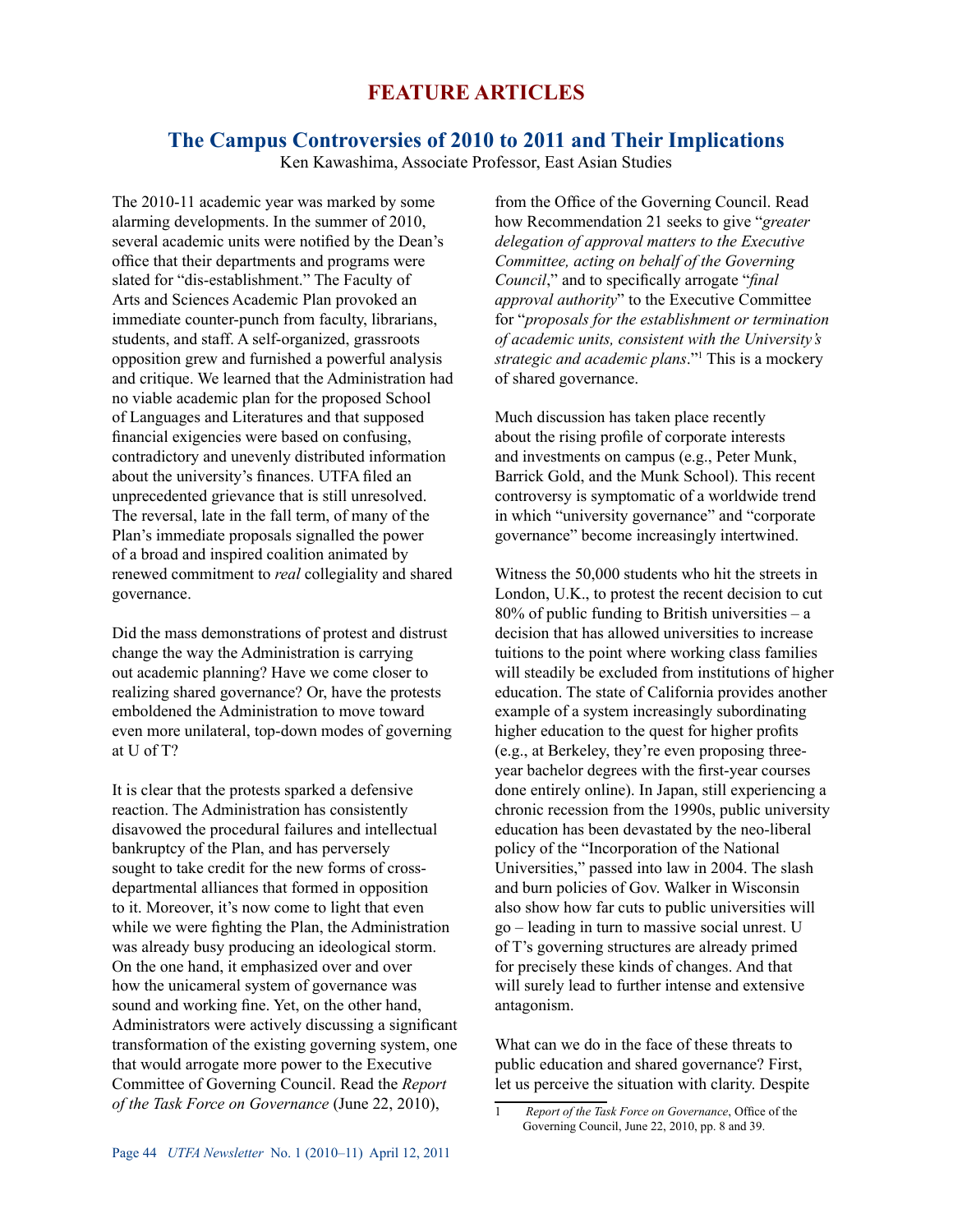our legal status as a public university, U of T is already at least a working simulacrum of a corporate university; therefore, we must not be surprised that administrators will seek to govern the university as a corporation, with its telltale audit culture, its abstract "indicators," its accountant-inspired "standards" of excellence," and especially with its power to eliminate jobs and squeeze wages in unilateral ways. Second, we have to criticize the Administration for the ideological disguises that disavow the current melding of corporate and university governance. How can we vest any hope in the current Provostial Advisory Group on Academic Planning to effect principles of shared governance, in the face of new powers being granted to the Executive Committee of Governing Council?

Lastly – we need to organize and act as a unified body of faculty and librarians, to demand real shared governance and the right to negotiate all

terms and conditions of our employment. For this to happen, faculty and librarians need to come together to become empowered in new and creative forms. We need to create lines of solidarity with more vulnerably situated workers on campus – especially the workers in CUPE 3902 (our TAs, contract instructors, adjuncts) and USW 1998 (our colleagues who hold down the fort in the Office and who help keep our teaching and research going). We need to learn from their extensive experience in challenging university policies that result in unfair treatment of workers. We need to redefine ourselves, our university, and standards of "excellence" so as to protect our commitments to equity, access, justice, and a tradition of shared governance at U of T. Certification as a union is one of the most important and viable options available to us. It must be considered as such when we articulate our need for more empowerment.

## **University Governance and Acceptance of the Munk Donation**

John Valleau, Professor Emeritus, Chemistry, and Paul Hamel, Professor, Laboratory Medicine and Pathobiology

The University of Toronto may be facing a crisis with respect to its governance. Recent trends, unless remedied, point toward deterioration of U of T as a place of serious scholarship. These matters are starkly illustrated by emerging facts about the University's handling of the offer of a donation by the Munk Foundation to promote further expansion of the School of Global Affairs.

The arrangements under which the bequest was to be accepted are spelled out in a Memorandum of Agreement<sup>1</sup> between the Foundation and the University's Governing Council. Its protocols raise serious questions from an academic standpoint. For example, the Agreement announces the *possibility* of an additional gift of 15M\$, with the decision to be taken at the *sole discretion* of the Donor, and only after some years. In the meantime there will evidently be a strong incentive for the School *not*

to pursue critical inquiry into subjects thought to be unwelcome to the Donor. Academic freedom is thus seriously compromised. This pressure will be magnified by the Agreement's *requirement* that the School's Director must annually discuss the School's academic activities with the (nonacademic) Board of the Foundation. Space limitations prevent our including here further analysis of this and other unacceptable features, but a thorough review<sup>2</sup> is readily available. It is impossible to believe that any representative group of serious scholars examining the Agreement could find its protocols acceptable.

The Agreement also embodies the basic decision to *accept* the bequest and the lavish further expansion of the School. This commitment entails substantial further investment in the School, not just by the Foundation, but by the University itself: the University guarantees new funding for the

<sup>1</sup> [http://theblueandwhite.ca/evidence/2009/11/23/00/00/01/](http://theblueandwhite.ca/evidence/2009/11/23/00/00/01/memorandum-of-agreement-between-munk-and-the-university-of-toronto.html) [memorandum-of-agreement-between-munk-and-the-university](http://theblueandwhite.ca/evidence/2009/11/23/00/00/01/memorandum-of-agreement-between-munk-and-the-university-of-toronto.html)[of-toronto.html](http://theblueandwhite.ca/evidence/2009/11/23/00/00/01/memorandum-of-agreement-between-munk-and-the-university-of-toronto.html)

<sup>2</sup> [http://theblueandwhite.ca/article/2011/02/09/00/00/10/the](http://theblueandwhite.ca/article/2011/02/09/00/00/10/the-perils-of-philanthropy/)[perils-of-philanthropy/](http://theblueandwhite.ca/article/2011/02/09/00/00/10/the-perils-of-philanthropy/)